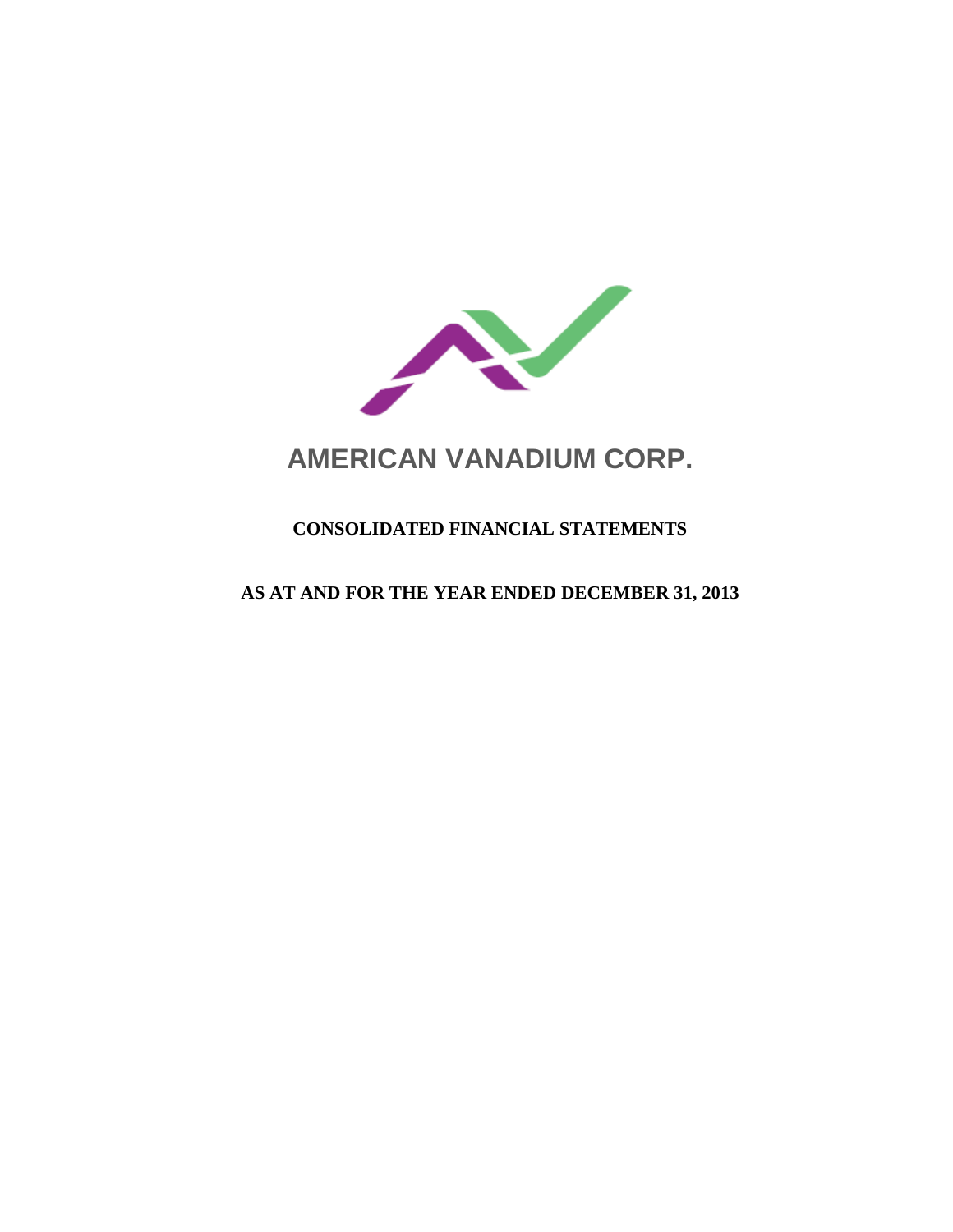# **INDEPENDENT AUDITORS' REPORT**

To the Shareholders of American Vanadium Corp.

We have audited the accompanying consolidated financial statements of American Vanadium Corp., which comprise the consolidated balance sheets as at December 31, 2013 and 2012, and the consolidated statements of comprehensive loss, changes in shareholders' equity and cash flows for the years then ended, and a summary of significant accounting policies and other explanatory information.

# *Management's Responsibility for the Consolidated Financial Statements*

Management is responsible for the preparation and fair presentation of these consolidated financial statements in accordance with International Financial Reporting Standards, and for such internal control as management determines is necessary to enable the preparation of consolidated financial statements that are free from material misstatement, whether due to fraud or error.

# *Auditors' Responsibility*

Our responsibility is to express an opinion on these consolidated financial statements based on our audits. We conducted our audits in accordance with Canadian generally accepted auditing standards. Those standards require that we comply with ethical requirements and plan and perform the audit to obtain reasonable assurance about whether the consolidated financial statements are free from material misstatement.

An audit involves performing procedures to obtain audit evidence about the amounts and disclosures in the consolidated financial statements. The procedures selected depend on the auditors' judgment, including the assessment of the risks of material misstatement of the consolidated financial statements, whether due to fraud or error. In making those risk assessments, the auditor considers internal control relevant to the entity's preparation and fair presentation of the consolidated financial statements in order to design audit procedures that are appropriate in the circumstances, but not for the purpose of expressing an opinion on the effectiveness of the entity's internal control. An audit also includes evaluating the appropriateness of accounting policies used and the reasonableness of accounting estimates made by management, as well as evaluating the overall presentation of the consolidated financial statements.

We believe that the audit evidence we have obtained in our audits is sufficient and appropriate to provide a basis for our audit opinion.



1200 - 609 Granville Street, P.O. Box 10372, Pacific Centre, Vancouver, B.C., Canada V7Y 1G6 Telephone (604) 687-0947 Fax (604) 687-6172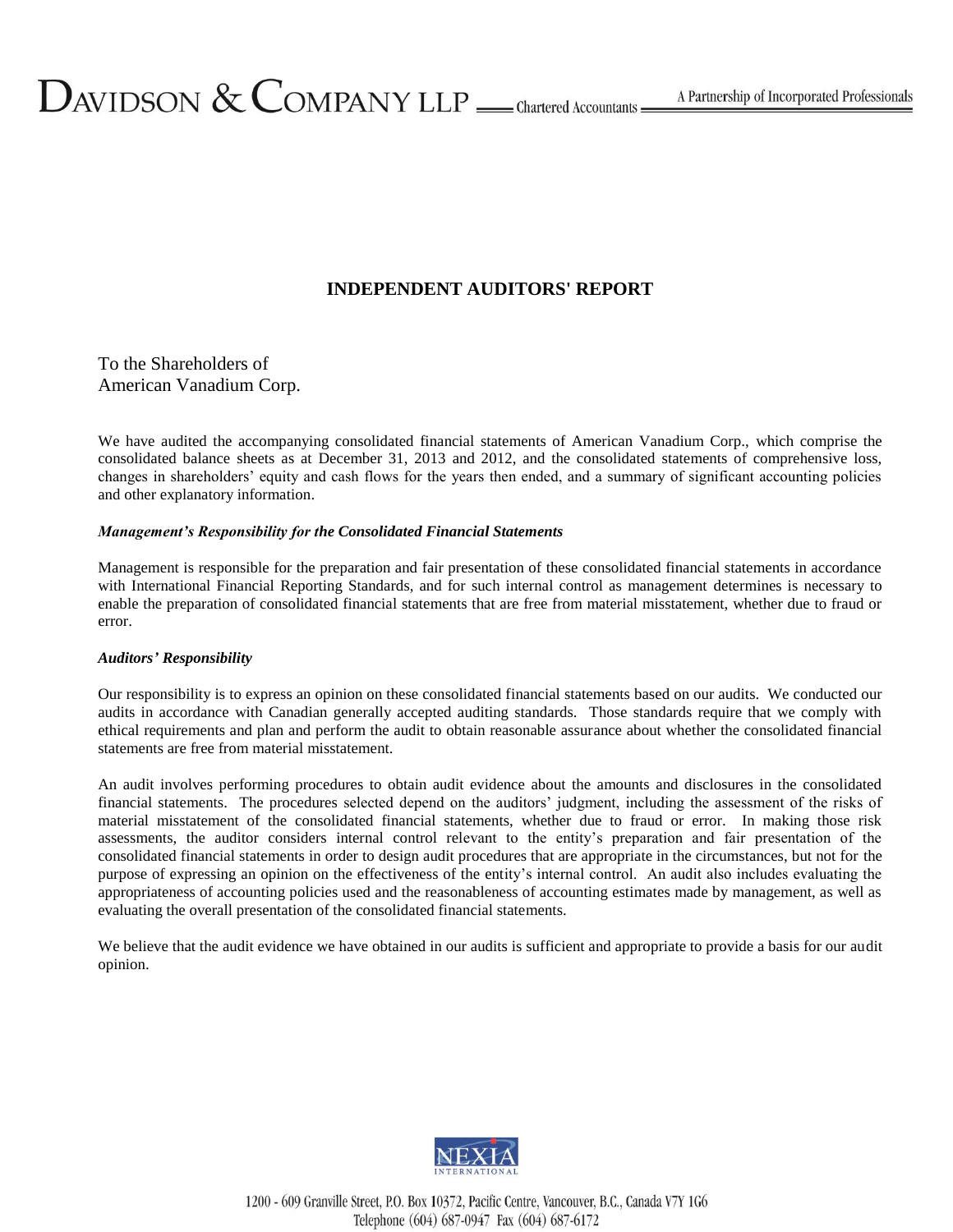### *Opinion*

In our opinion, these consolidated financial statements present fairly, in all material respects, the financial position of American Vanadium Corp. as at December 31, 2013 and 2012, and its financial performance and its cash flows for the years then ended in accordance with International Financial Reporting Standards.

#### *Emphasis of Matter*

Without qualifying our opinion, we draw attention to Note 2 in the consolidated financial statements which describes conditions and matters that indicate the existence of a material uncertainty that may cast significant doubt about American Vanadium Corp.'s ability to continue as a going concern.

# **"DAVIDSON & COMPANY LLP"**

Vancouver, Canada Chartered Accountants

April 29, 2014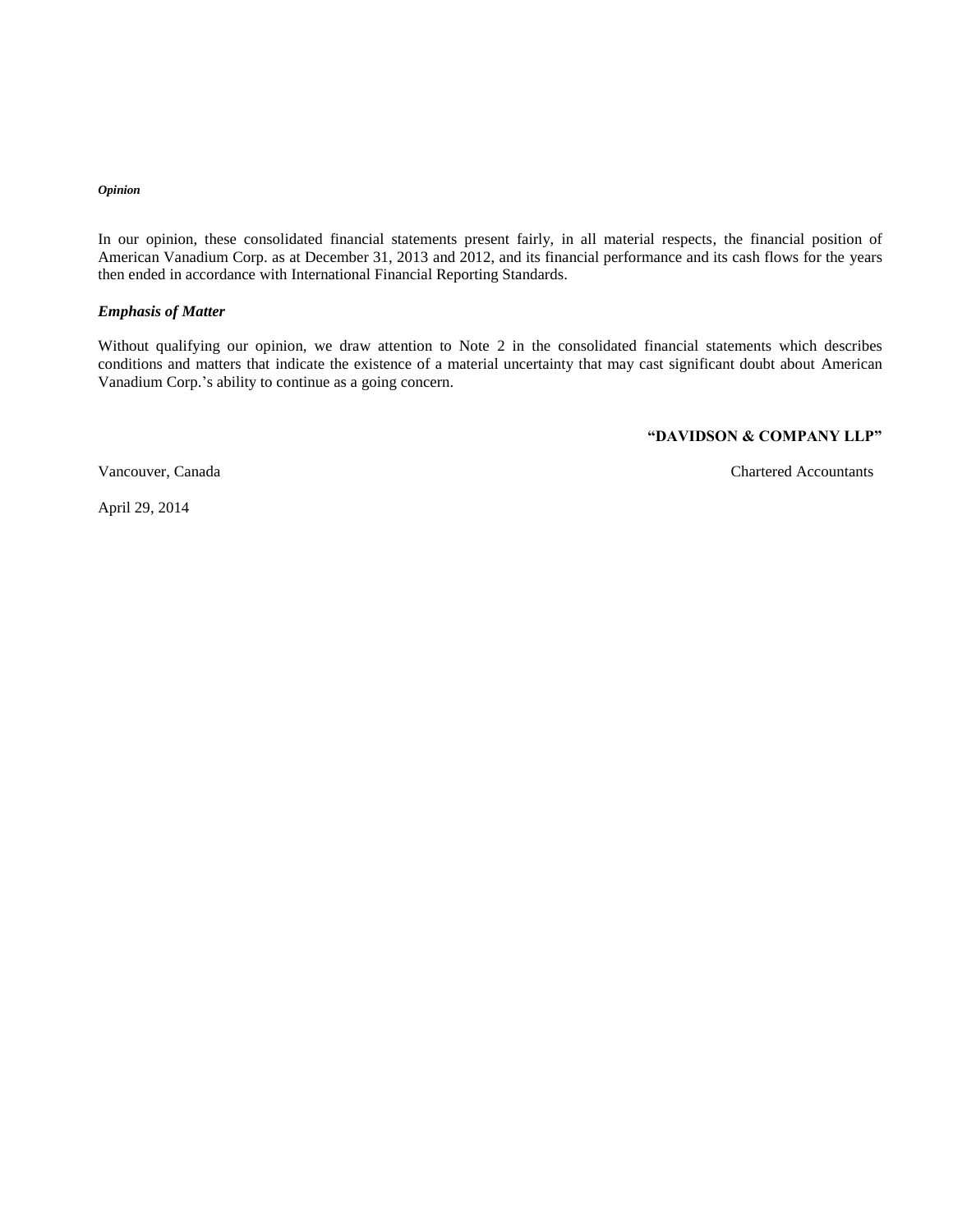#### **AMERICAN VANADIUM CORP.**  CONSOLIDATED BALANCE SHEETS IN CANADIAN DOLLARS

|                                                              | December 31    | December 31       |
|--------------------------------------------------------------|----------------|-------------------|
|                                                              | 2013           | 2012              |
|                                                              |                |                   |
|                                                              |                | Restated (Note 3) |
| <b>ASSETS</b>                                                |                |                   |
| <b>Current assets</b>                                        |                |                   |
| Cash                                                         | 1,460,897      | 1,716,318         |
| Amounts receivable                                           | 49,479         | 42,328            |
| Prepaid expenses (Note 7)                                    | 123,101        | 89,416            |
| Deferred engineering management expense and deposit (Note 5) | ٠              | 557,080           |
| Income tax receivable                                        |                | 102,035           |
| Total current assets                                         | 1,633,477      | 2,507,177         |
| Equipment and deposit on equipment (Note 4)                  | 142,580        | 74,231            |
| Reclamation deposit                                          | 148,393        | 145,311           |
| Mineral properties (Note 5)                                  | 1,917,284      | 1,922,167         |
| <b>Total assets</b>                                          | 3,841,734      | 4,648,886         |
|                                                              |                |                   |
|                                                              |                |                   |
| <b>LIABILITIES AND SHAREHOLDERS' EQUITY</b>                  |                |                   |
| <b>Current liabilities</b>                                   |                |                   |
| Accounts payable and accrued liabilities (Note 7)            | 1,490,661      | 1,271,194         |
| <b>Total liabilities</b>                                     | 1,490,661      | 1,271,194         |
|                                                              |                |                   |
| <b>Shareholders' equity</b>                                  |                |                   |
| Share capital (Note 6)                                       | 24,097,538     | 17,461,187        |
| Equity reserves                                              | 3,493,384      | 2,876,809         |
| Deficit                                                      | (25, 239, 849) | (16,960,304)      |
| Total shareholders' equity                                   | 2,351,073      | 3,377,692         |
| Total liabilities and shareholders' equity                   | 3,841,734      | 4,648,886         |

**Basis of presentation and continuance of operations (Note 2)**

**Commitments and contingencies (Note 13)**

**Events after the reporting period (Note 14)**

**On behalf of the Board:**

*Signed: "William Radvak"* Director *Signed: "Brian E. Bayley"* Director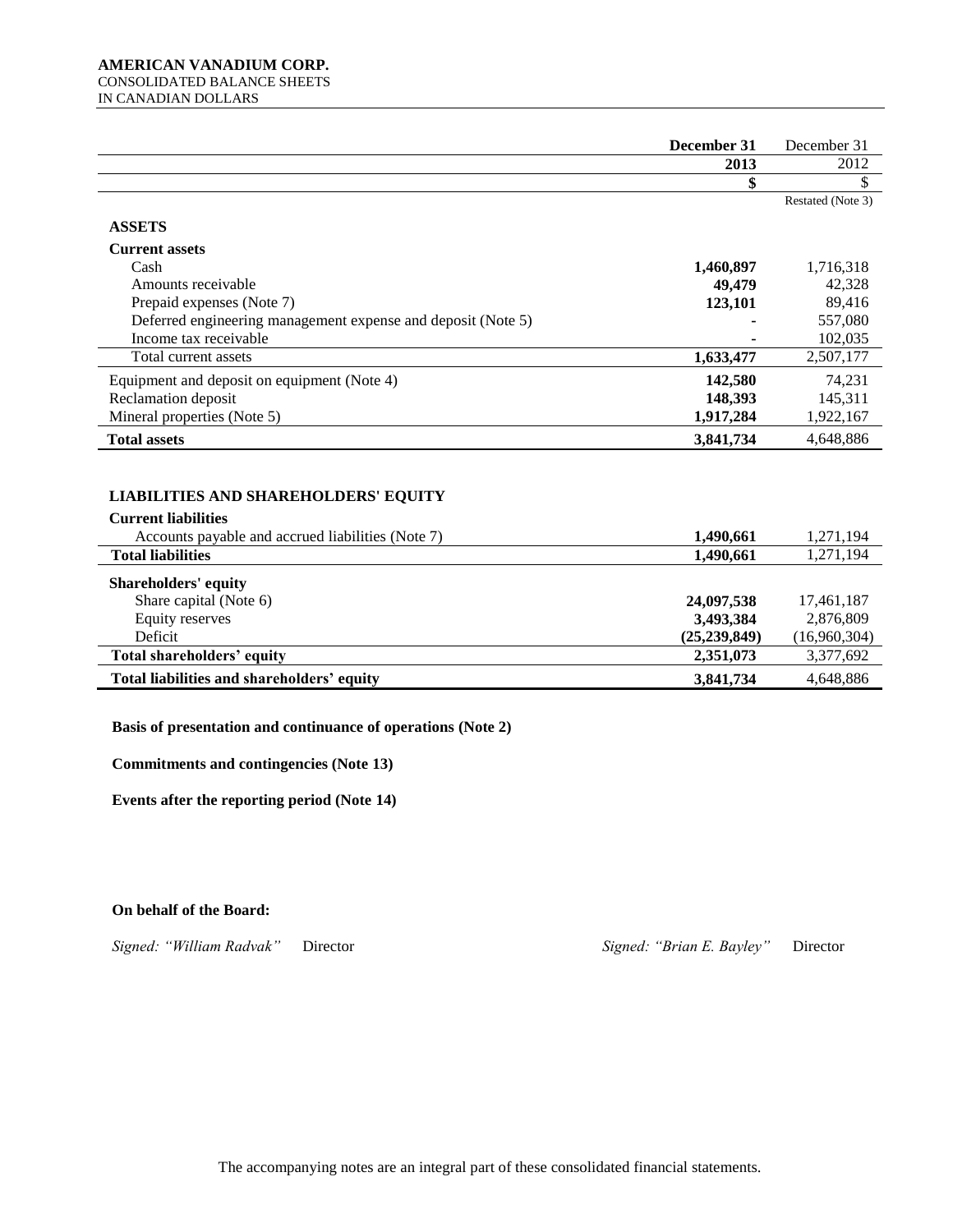# **AMERICAN VANADIUM CORP.**  CONSOLIDATED STATEMENTS OF COMPREHENSIVE LOSS IN CANADIAN DOLLARS

|                                                        | For the year ended | For the year ended |
|--------------------------------------------------------|--------------------|--------------------|
|                                                        | December 31        | December 31        |
|                                                        | 2013               | 2012               |
|                                                        | \$                 | \$                 |
|                                                        |                    | Restated (Note 3)  |
| <b>Exploration and evaluation expenses (Note 5)</b>    | (4,284,046)        | (4,629,117)        |
| General and administrative expenses:                   |                    |                    |
| Salaries and benefits (Note 7)                         | 1,170,307          | 936,004            |
| Consulting (Note 7)                                    | 608,055            | 483,129            |
| Stock-based compensation (Note 7)                      | 354,402            | 334,780            |
| Travel                                                 | 258,703            | 252,996            |
| Office facilities and administrative services (Note 7) | 195,644            | 201,042            |
| Audit and legal                                        | 151,788            | 127,254            |
| Investor relations and shareholder information         | 148,322            | 122,766            |
| Office and sundry                                      | 111,991            | 93,404             |
| Transfer agent, listing and filing fees                | 58,481             | 65,396             |
| Amortization (Note 4)                                  | 31,131             | 22,068             |
| Total general and administrative expenses              | (3,088,824)        | (2,638,839)        |
| Write-off of water rights (Note 5)                     | (390, 338)         |                    |
| Impairment of engineering management deposit (Note 5)  | (568, 895)         |                    |
| Foreign exchange gain (loss)                           | 48,418             | (13, 871)          |
| Interest income                                        | 4,140              | 9,699              |
| Net comprehensive loss                                 | (8,279,545)        | (7, 272, 128)      |
| <b>Basic and diluted loss per share (Note 12)</b>      | (0.22)             | (0.25)             |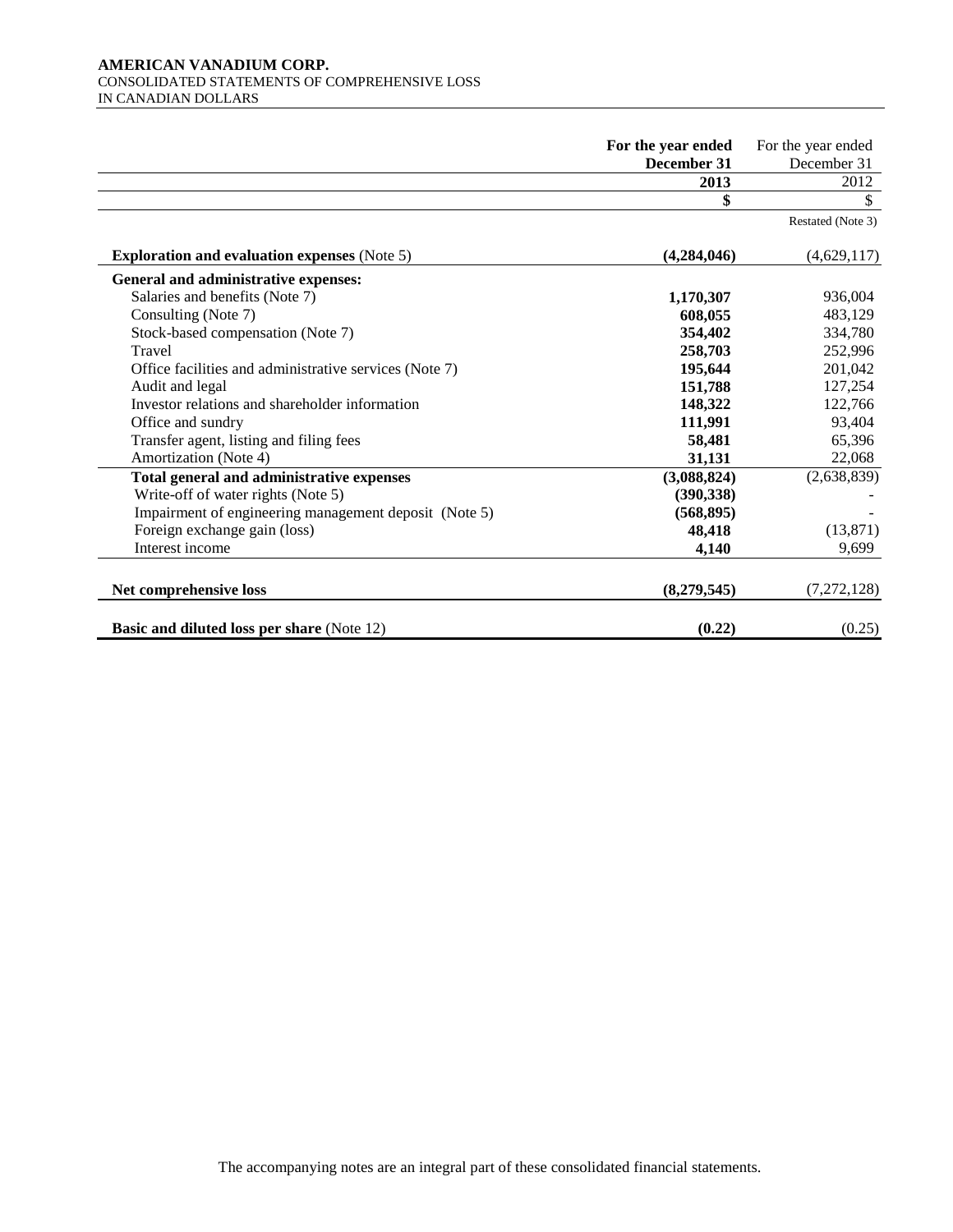# **AMERICAN VANADIUM CORP.**

CONSOLIDATED STATEMENTS OF CHANGES IN SHAREHOLDERS' EQUITY IN CANADIAN DOLLARS

|                                                 | <b>Share</b> | <b>Equity</b>   |                |              |
|-------------------------------------------------|--------------|-----------------|----------------|--------------|
|                                                 | Capital      | <b>Reserves</b> | <b>Deficit</b> | <b>Total</b> |
|                                                 |              |                 |                | \$           |
| Balance, December 31, 2011 (Note 3)             | 14,058,111   | 2,339,450       | (9,688,176)    | 6,709,385    |
| Private placements, net of share issuance costs | 3,211,082    | 254,573         |                | 3,465,655    |
| Exercise of stock options                       | 121,994      | (51,994)        |                | 70,000       |
| Performance shares (Note 6)                     | 70,000       |                 |                | 70,000       |
| Stock-based compensation                        |              | 334.780         |                | 334,780      |
| Net comprehensive loss for the year             |              |                 | (7,272,128)    | (7,272,128)  |
| Balance, December 31, 2012                      | 17,461,187   | 2,876,809       | (16,960,304)   | 3,377,692    |
| Private placements, net of share issuance costs | 6,447,200    | 281,048         |                | 6,728,248    |
| Exercise of stock options                       | 56,151       | (18, 875)       |                | 37,276       |
| Performance and bonus shares (Note 6)           | 133,000      |                 |                | 133,000      |
| Stock-based compensation                        |              | 354,402         |                | 354,402      |
| Net comprehensive loss for the year             |              |                 | (8,279,545)    | (8,279,545)  |
| <b>Balance, December 31, 2013</b>               | 24,097,538   | 3,493,384       | (25, 239, 849) | 2,351,073    |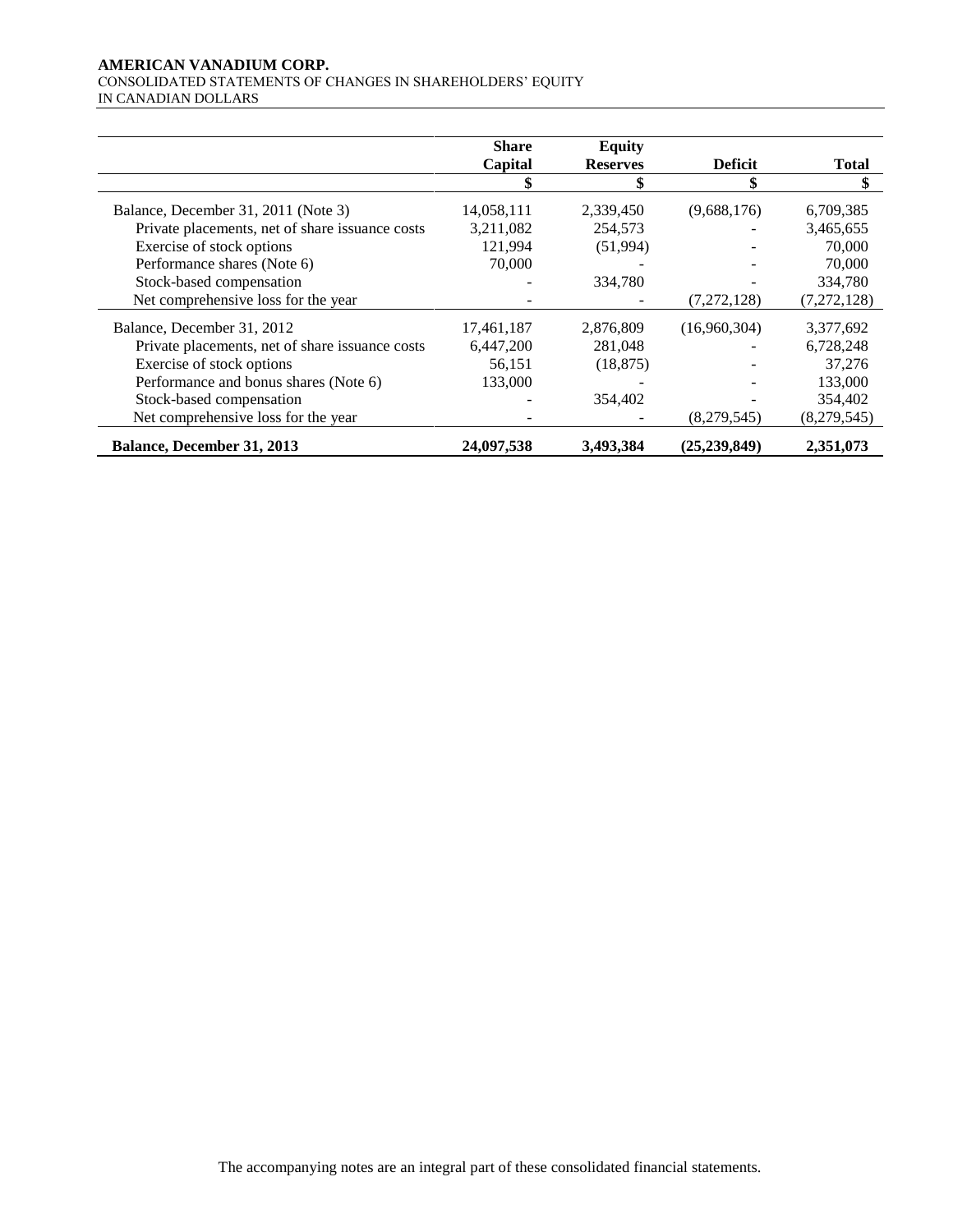#### **AMERICAN VANADIUM CORP.**  CONSOLIDATED STATEMENTS OF CASH FLOWS IN CANADIAN DOLLARS

|                                                                          | For the year ended<br>December 31 | For the year ended<br>December 31 |
|--------------------------------------------------------------------------|-----------------------------------|-----------------------------------|
|                                                                          | 2013                              | 2012                              |
|                                                                          | \$                                | $\mathbb{S}$                      |
|                                                                          |                                   | Restated (Note 3)                 |
| CASH FLOWS (USED IN) FROM OPERATING ACTIVITIES<br>Net comprehensive loss | (8,279,545)                       | (7, 272, 128)                     |
| Items not involving cash:                                                |                                   |                                   |
| Write-off of water rights                                                | 390,338                           |                                   |
| Impairment of engineering management deposit                             | 568,895                           |                                   |
| Stock-based compensation                                                 | 354,402                           | 334,780                           |
| Salaries and benefits settled by issuance of performance and bonus       |                                   |                                   |
| shares                                                                   | 133,000                           | 70,000                            |
| Amortization                                                             | 31,131                            | 22,068                            |
| Changes in non-cash working capital balances:                            |                                   |                                   |
| Deferred engineering management expense and deposit                      | (11, 815)                         | 522,310                           |
| Amounts receivable                                                       | (7,151)                           | 86,328                            |
| Accounts payable and accrued liabilities                                 | 219,467                           | 486,311                           |
| Prepaid expenses                                                         | (33,685)                          | 12,279                            |
| Income tax receivable                                                    | 102,035                           | 165,936                           |
| Non-operating income:                                                    |                                   |                                   |
| Interest income                                                          | (4, 140)                          | (9,699)                           |
| Net cash used in operating activities                                    | (6,537,068)                       | (5,581,815)                       |
| CASH FLOWS (USED IN) FROM INVESTING ACTIVITIES                           |                                   |                                   |
| Mineral property acquisition costs                                       | (385, 455)                        | (386, 224)                        |
| Purchase of equipment and payment of equipment deposit                   | (99, 480)                         | (46, 844)                         |
| Increase in reclamation deposit                                          | (3,082)                           | (59, 591)                         |
| Interest income                                                          | 4,140                             | 9,699                             |
| Net cash used in investing activities                                    | (483, 877)                        | (482,960)                         |
| <b>CASH FLOWS FROM FINANCING ACTIVITIES</b>                              |                                   |                                   |
| Proceeds from issuance of shares, net of issuance costs                  | 6,765,524                         | 3,535,655                         |
| Net cash provided by financing activities                                | 6,765,524                         | 3,535,655                         |
| Change in cash for the year                                              | (255, 421)                        | (2,529,120)                       |
| Cash, beginning of year                                                  | 1,716,318                         | 4,245,438                         |
| Cash, end of year                                                        | 1,460,897                         | 1,716,318                         |

#### **Supplemental Cash Flow Information**

*Non-cash investing activities* 

There are no non-cash investing activities during the years ended December 31, 2013 and 2012.

*Non-cash financing activities*

During the year ended December 31, 2013, the Company issued 80,640 (2012 - 139,245) share purchase warrants valued at \$6,825 (2012 - \$28,763) as payment for agents' and finders' fees related to various private placements of common shares. These values are recorded as share issuance costs, reducing the value of shareholders' equity.

During the year ended December 31, 2013, \$18,875 (2012 - \$51,994) was reclassified from equity reserves to share capital on the exercise of stock options.

*Income taxes and interest paid*

During the year ended December 31, 2013, the Company received a tax refund in the amount of US\$102,558 (2012 - US\$160,934).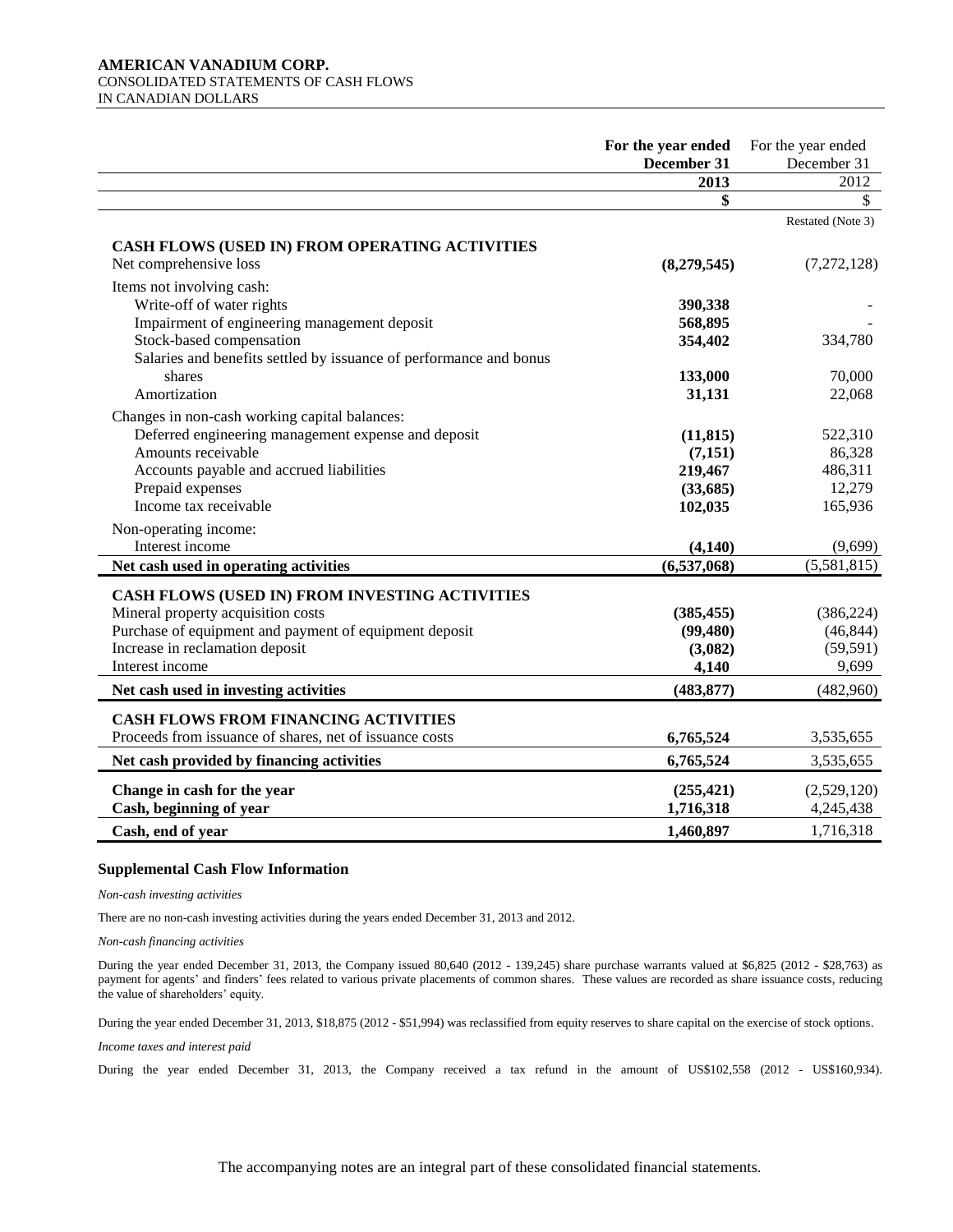# **1. NATURE OF OPERATIONS**

American Vanadium Corp. (the "Company"), incorporated under the *Canada Business Corporations Act*, is an exploration-stage resources company with title to strategic vanadium properties in the State of Nevada. The Company completed a feasibility study on its flagship Gibellini Property ("Gibellini"). The Company is currently in the environmental permitting stage for Gibellini, with plans to construct and operate the mine in the future, subject to obtaining necessary regulatory approvals, financing and supply arrangements.

The Company entered into a Memorandum of Understanding in February 2013 with Gildemeister Energy Solutions, Cellstrom GmbH ("Gildemeister") of Germany under which it is contemplated that the Company will provide a long-term supply of vanadium electrolyte with stable pricing to Gildemiester. Pursuant to that Memorandum of Understanding, the Company has entered into a master sales agreement with Gildemeister whereby the Company will market and sell Gildemeister's CellCube vanadium redox flow systems in North America.

The address of the Company's principal place of business is Suite #910, 800 W. Pender Street, Vancouver, British Columbia, Canada, and its shares trade on the TSX-Venture Exchange (the "Exchange") under the symbol "AVC" and are quoted on the OTCQX under the symbol "AVCVF".

# **2. BASIS OF PRESENTATION AND CONTINUANCE OF OPERATIONS**

### **Statement of compliance**

These consolidated financial statements, including comparative periods, have been prepared in accordance with International Financial Reporting Standards ("IFRS"), as issued by the International Accounting Standards Board ("IASB"), and Interpretations of the International Financial Reporting Interpretations Committee ("IFRIC").

These consolidated financial statements have been prepared in accordance with IFRS in effect as at December 31, 2013. Significant accounting policies and the applicable basis of measurement used in the preparation of these consolidated financial statements are described in Note 3.

These consolidated financial statements were authorized by the Board of Directors on April 29, 2014.

### **Going concern**

These consolidated financial statements have been prepared on the assumption that the Company will continue on a going concern basis. The Company has generally incurred net losses and negative operating cash flows since its inception, and the ability of the Company to continue as a going concern depends upon its ability to develop profitable operations and to continue to raise adequate financing. Management is marketing Gildemeister's CellCube vanadium redox flow batteries, which may provide some operating cash flow, but as this activity is still in a start-up phase, the Company is solely dependent upon its ability to raise funds in capital markets to meet its operating requirements and to finance the permitting and development of Gibellini.

There can be no assurance that the Company will be able to develop profitable operations or continue to raise additional funds, in which case the Company may be unable to meet its financial obligations. Should the Company be unable to generate funds from its assets and discharge its liabilities in the normal course of business, the net realizable value of its assets may be materially less than the amounts recorded on the balance sheets. The consolidated financial statements do not include adjustments to amounts and classifications of assets and liabilities that might be necessary should the Company be unable to continue operations.

The Company's ability to raise additional funds is dependent on favourable conditions in equity and alternative investment markets, which are volatile and subject to significant uncertainty. The Company will continue to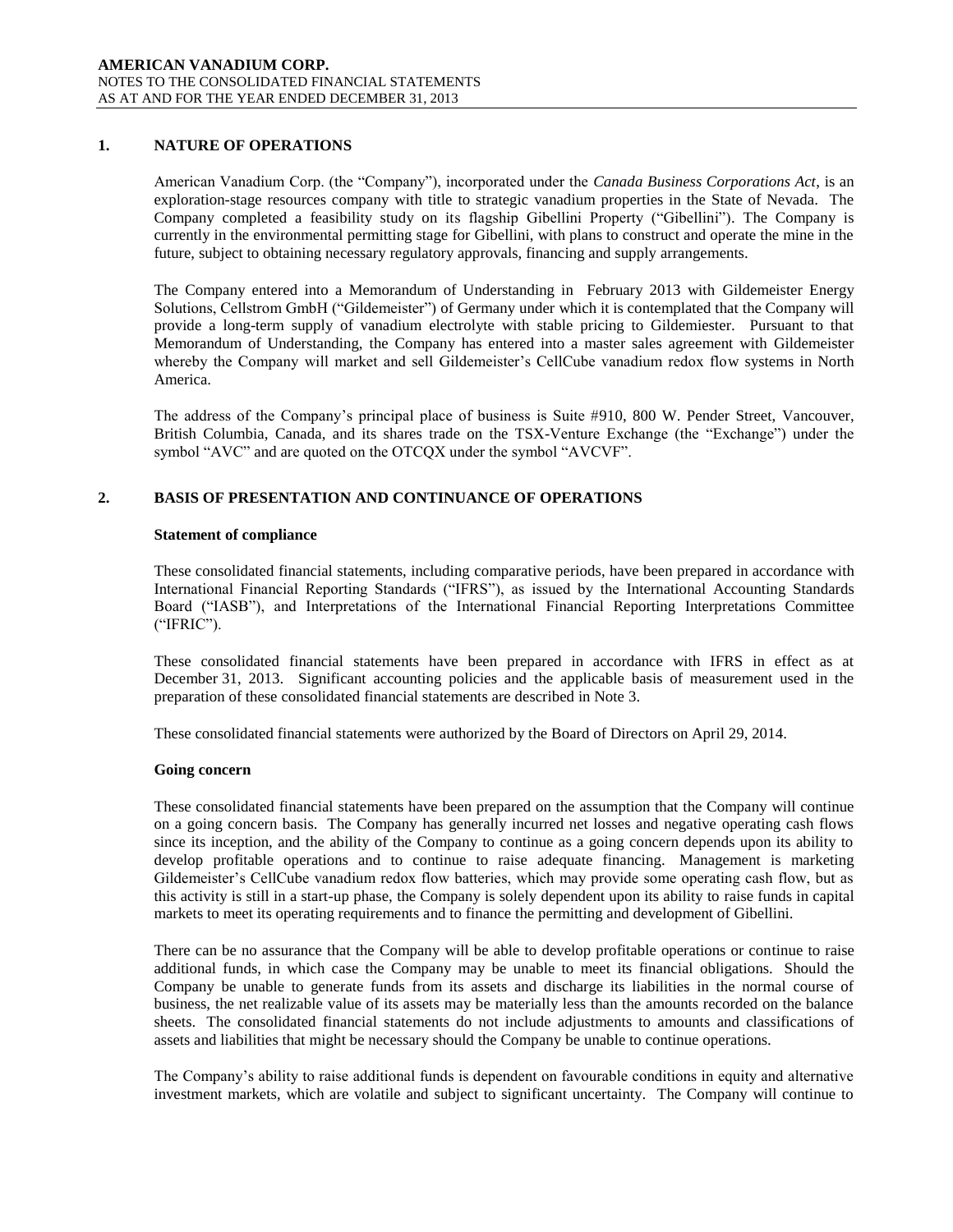identify alternative sources of financing, but anticipates reliance on equity markets in the near term. Based on these factors, there is a material uncertainty that exists which may cast significant doubt about the Company's ability to continue as a going concern.

As at December 31, 2013, the Company had a working capital surplus of \$142,816 (2012 - \$1,235,983) and had \$2,351,073 (2012 - \$3,377,692) in shareholders' equity.

# **3. SIGNIFICANT ACCOUNTING POLICIES**

The following accounting policies are those policies which the Company has applied for its consolidated financial statements for the years ended December 31, 2013 and 2012. These policies have been applied consistently to all periods presented in these consolidated financial statements.

# **Basis of consolidation**

These consolidated financial statements include the balances and results of the Company and those entities over which the Company exercises control. Control is achieved where the Company has the power, directly or indirectly, to govern the financial and operating policies of an entity so as to obtain the benefits from its operations.

These consolidated financial statements include the assets, liabilities, income and expenses of the Company and its wholly-owned U.S. subsidiary, American Vanadium US Inc. All intercompany transactions and balances have been eliminated on consolidation. Unless otherwise indicated, all amounts are reported in Canadian dollars.

# **Basis of measurement and presentation currency**

The balances in these consolidated financial statements are prepared using the accrual basis of accounting and have been measured on a historical cost basis, except for financial instruments classified as financial instruments at fair value through profit or loss, which are stated at their fair value.

These financial statements are presented in Canadian dollars, which is also the functional currency of the Company and American Vanadium US Inc.

# **Foreign currency translation**

The functional currency, the primary currency in which an entity operates, is determined for the Company and its consolidated subsidiary. Balances and transactions that are denominated in currencies other than the functional currency are translated to the functional currency as follows:

- Revenue and expense items are translated at the foreign exchange rates prevailing on the dates they occur.
- Non-monetary assets and liabilities are translated at historical foreign exchange rates, unless such items are carried at market value, in which case they are translated at the exchange rate in effect on the balance sheet date.
- Monetary assets and liabilities are translated at the foreign exchange rate in effect at the balance sheet date.

Gains and losses arising from changes to the exchange rates used to translate foreign-denominated balances and transactions into the functional currency are recorded as a component of net loss in the period in which they occur.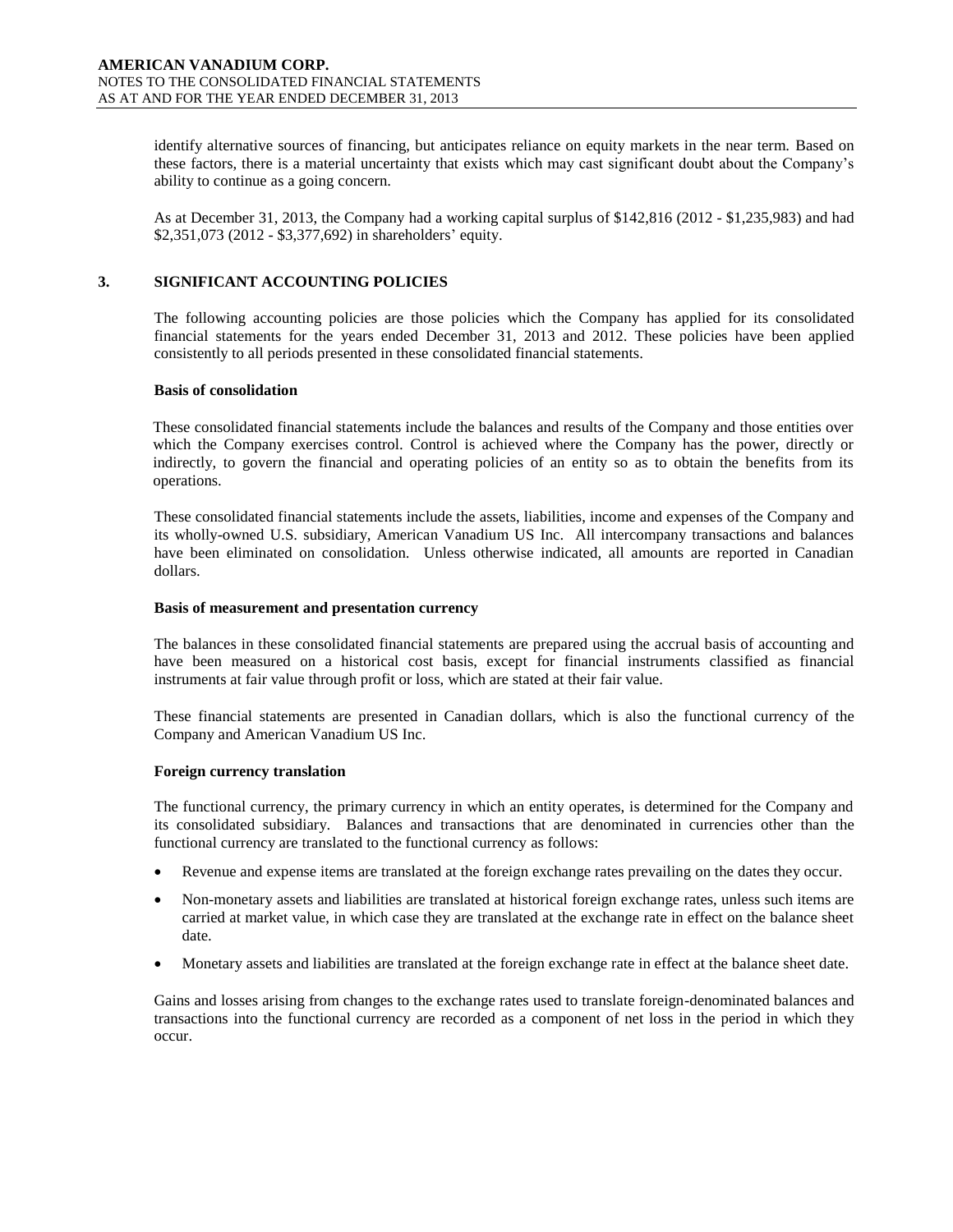# **Financial instruments**

Financial instruments consist of financial assets and financial liabilities and are initially recognized at fair value net of transaction costs, if applicable. Measurement in subsequent periods depends on whether the financial instrument has been classified as "fair value through profit or loss," "loans and receivables," "available-forsale," "held-to-maturity," or "financial liabilities measured at amortized cost" as follows:

### i) Financial assets

Financial assets classified as fair value through profit or loss are measured at fair value with unrealized gains and losses recognized in net loss for the period in which such gains or losses occur. The Company's cash is classified as fair value through profit or loss.

Financial assets classified as loans and receivables and held-to-maturity are measured at amortized cost using the effective interest rate method. Under this method, all cash flows from these instruments are discounted, where material, to their present value. Over time, this present value is accreted to the future value of remaining cash flows, and this accretion is recorded as interest income. The Company's amounts receivable and reclamation deposit are classified as loans and receivables and no financial assets have been classified as heldto-maturity.

Financial assets classified as available-for-sale are measured at fair value with unrealized gains and losses recognized in other comprehensive income except for losses in value that are considered other than temporary. Upon disposal of an available-for-sale financial asset, any accumulated other comprehensive income or loss at the time of disposal is recognized in profit or loss. No financial assets have been classified as available-for-sale by the Company.

Transaction costs associated with fair value through profit or loss financial assets are expensed as incurred, while transaction costs associated with all other financial assets are included in the initial carrying amount of the asset.

The Company assesses, at each reporting date, whether there is objective evidence that a financial asset or a group of financial assets is impaired. A financial asset or group of financial assets is deemed to be impaired if, and only if, there is objective evidence of impairment as a result of one or more events that has occurred after the initial recognition of the asset and that event has an impact on the estimated future cash flows of the financial asset or group of financial assets.

### ii) Financial liabilities

For financial liabilities classified as financial liabilities measured at amortized cost using the effective interest rate method, all cash flows from these instruments are discounted, where material, to their present value. Over time, this present value is accreted to the future value of remaining cash flows, and this accretion is recorded as interest expense. The Company's accounts payable and accrued liabilities are classified as financial liabilities measured at amortized cost, but as the terms of payment are generally of short duration, they are recorded at future value as the impact of discounting is immaterial.

### **Reclamation deposits**

Regardless of whether an actual liability for the reclamation of mineral properties exists, the Company classifies amounts deposited with environmental agencies or amounts held as security for potential reclamation liabilities separately from cash.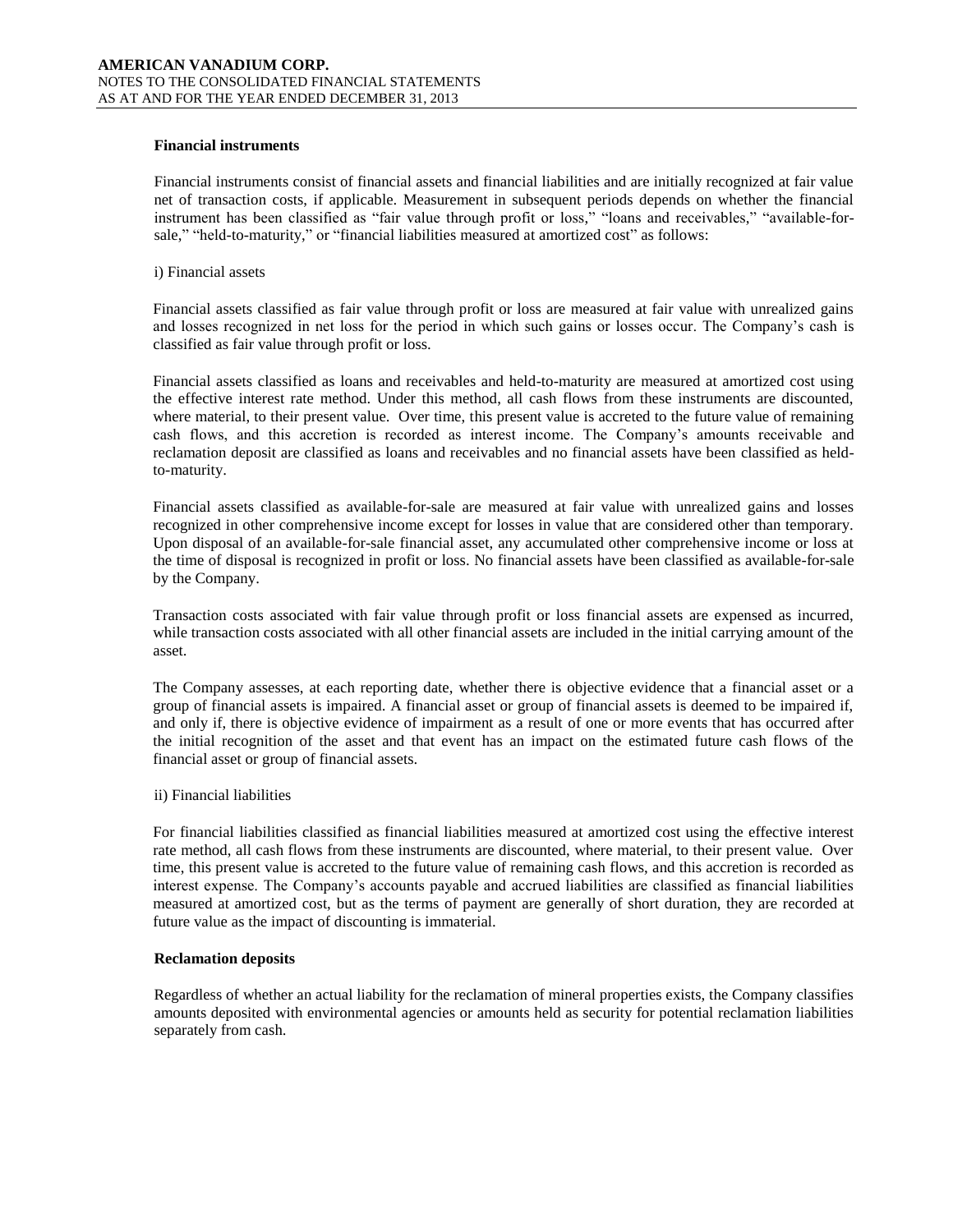# **Equipment**

Equipment is recorded at cost less accumulated amortization. Cost includes the purchase price of the equipment and the directly related costs to transport or prepare the equipment for its intended use. Amortization is provided on a straight-line basis over three to five years, which represents the estimated useful lives of the assets.

# **Deferred engineering management expense and deposit**

The Company is party to an engineering, procurement and construction management ("EPCM") contract. Payments made pursuant to the contract are initially recorded as a deferred expense asset, which is then amortized on a percentage-of-completion basis. Percentage-of-completion is measured on the basis of elapsed time since the inception of the contract as a proportion of the estimated duration required to complete the related work.

The Company also paid a deposit at the outset of the EPCM contract. The deposit balance is assessed for impairment each reporting period, and when the economic benefits from the deposit are no longer expected to flow to the Company, the balance is reduced to its likely economic value.

# *Voluntary change in accounting policy*

As at and prior to December 31, 2012, the Company measured percentage-of-completion for the EPCM contract on the basis of hours spent on the related project by the contractor as a proportion of total expected hours required. Commencing January 1, 2013, the Company now measures percentage-of-completion on the basis of elapsed time since the inception of the contract as a proportion of the estimated duration of the related work. The change in the basis of measurement of percentage-of-completion was made in order to more accurately recognize the Company's contract expense in a reported period.

The change in measurement basis for percentage-of-completion has been applied retrospectively to all periods reported in these consolidated financial statements. Although the total expense pursuant to the contract does not change, the timing of recognition of this expense over the life of the contract has resulted in comparative balances being different than those that were previously reported.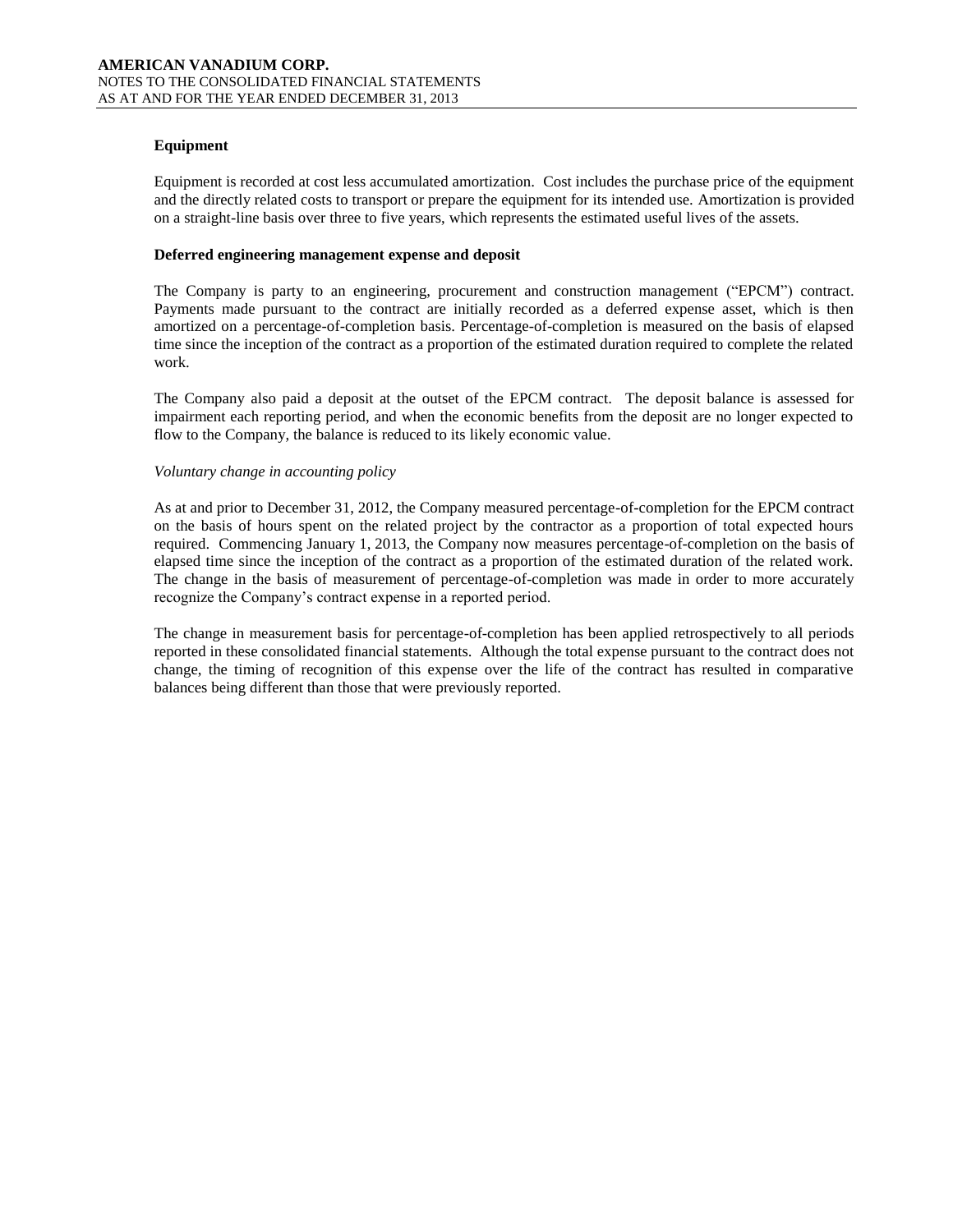The effects of the change in the measurement basis on prior period balances in the consolidated balance sheet are as follows:

|                                         | <b>Deferred</b><br><b>Engineering</b>   |                |
|-----------------------------------------|-----------------------------------------|----------------|
|                                         | <b>Management</b><br><b>Expense and</b> |                |
|                                         | <b>Deposit</b>                          | <b>Deficit</b> |
|                                         |                                         |                |
| January 1, 2012, as previously reported | 1,079,390                               | (9,688,176)    |
| Impact of change in policy              |                                         |                |
| January 1, 2012, restated               | 1,079,390                               | (9,688,176)    |

|                                           | <b>Deferred</b><br><b>Engineering</b><br><b>Management</b><br><b>Expense and</b><br><b>Deposit</b> | <b>Deficit</b> |
|-------------------------------------------|----------------------------------------------------------------------------------------------------|----------------|
|                                           |                                                                                                    |                |
| December 31, 2012, as previously reported | 1,776,212                                                                                          | (15,741,172)   |
| Impact of change in policy                | (1,219,132)                                                                                        | (1,219,132)    |
| December 31, 2012, restated               | 557,080                                                                                            | (16,960,304)   |

The effects of the change in the measurement basis on prior period balances in the consolidated statement of comprehensive loss are as follows:

|                                                   | <b>Exploration and</b><br><b>Evaluation</b> | Foreign<br><b>Exchange</b> | <b>Net</b><br><b>Comprehensive</b> | <b>Basic and</b><br><b>Diluted</b> |
|---------------------------------------------------|---------------------------------------------|----------------------------|------------------------------------|------------------------------------|
|                                                   | <b>Expenses</b>                             | Loss                       | Loss                               | <b>Loss per Share</b>              |
|                                                   |                                             |                            |                                    |                                    |
| For the year ended December 31,                   |                                             |                            |                                    |                                    |
| 2012, as previously reported                      | (3,401,386)                                 | (22, 470)                  | (6,052,996)                        | (0.21)                             |
| Impact of change in policy                        | (1,227,731)                                 | 8.599                      | (1,219,132)                        | (0.04)                             |
| For the year ended<br>December 31, 2012, restated | (4,629,117)                                 | (13, 871)                  | (7, 272, 128)                      | (0.25)                             |

This voluntary change in accounting policy had no effect on the Company's consolidated cash flows.

### **Mineral properties**

The Company's accounting policy for mineral property costs is dependent on the stage of the properties to which the costs relate. All capitalized costs are attributed to the individual mineral properties to which they relate, known as cash generating units ("CGUs").

### *Acquisition costs*

All costs incurred to acquire or maintain mineral property rights are capitalized to the relevant CGU. These costs are not depleted until the CGU reaches production.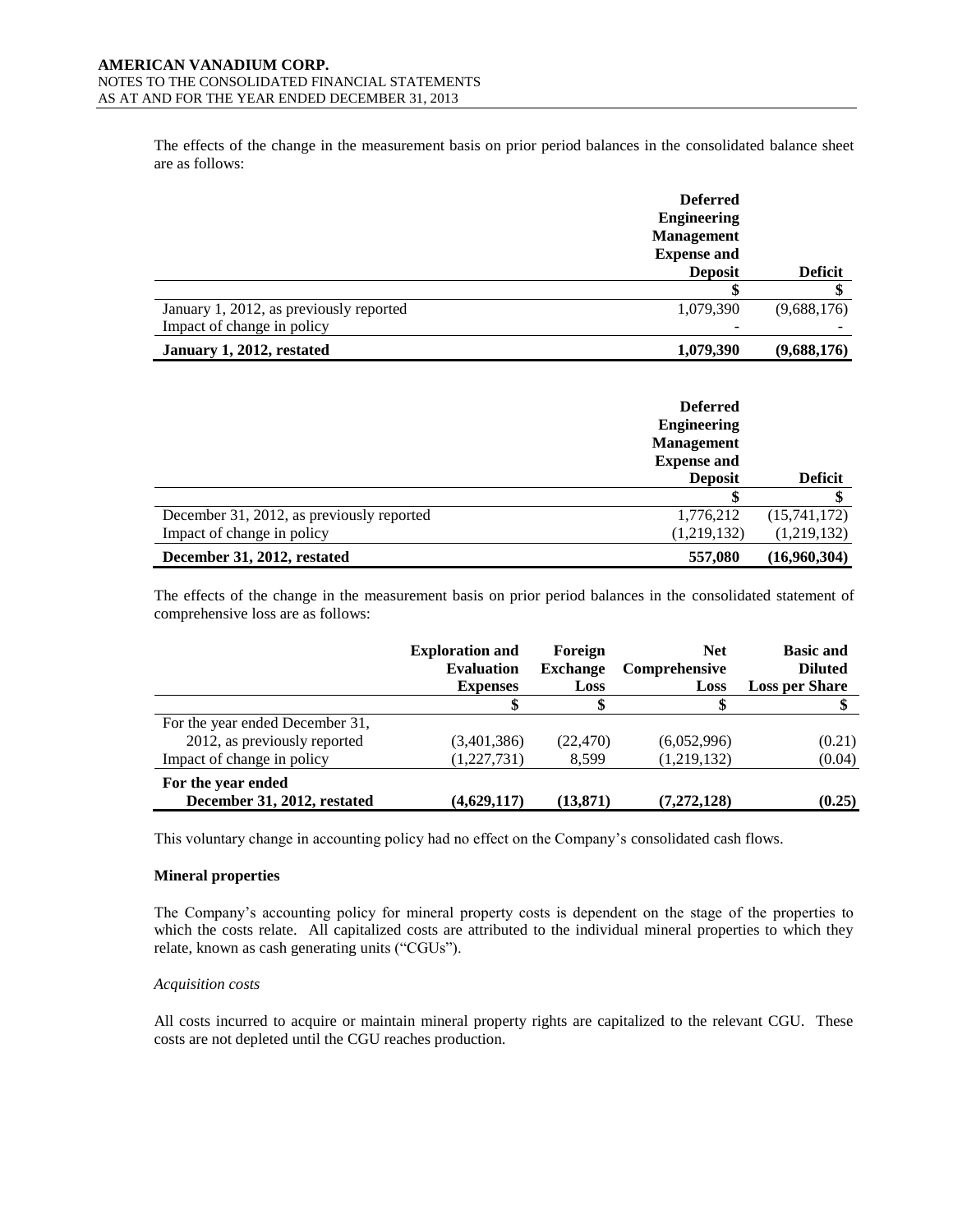#### *Exploration and evaluation expenses*

Costs related to the exploration and evaluation of properties for which no technically or economically feasible reserves have been identified are recorded as an expense in the period incurred. The Company determines that technical and economic feasibility exists when:

- a feasibility study, prepared in accordance with professional geological standards, defines a proven mineral reserve body;
- the Company intends to recover the mineral reserves through mining activity or sale of mineral rights; and
- the Company has sufficient financing available to develop a mine.

#### *Development costs*

When technical and economic feasibility exists for a certain CGU, all costs incurred to further prepare and develop a mine, or to ready the reserve rights for sale, are capitalized. Such costs may include interest on debt financing required to construct a mine or general and overhead expenses that are directly attributable to the CGU. These capitalized costs are not subject to depletion until such time as the mine is ready for production or the mineral rights are saleable, at which point they are depleted on a unit-of-production basis over the estimated recoverable reserves of each CGU.

#### *Post-development costs*

After a mine is ready for production or mineral reserves are saleable, all costs, including interest on related debt and general and administrative costs are expensed in the period incurred unless they relate to an extension of mineral reserves or a significant improvement in mining operations. In these instances, the expenditures related to the betterment are capitalized and are depleted on a unit-of-production basis over the remaining recoverable reserves.

#### **Impairment of mineral properties and equipment**

The carrying amounts of equipment and mineral properties, regardless of the development stage, are reviewed for impairment whenever facts and circumstances suggest that the carrying amounts may not be recoverable. If there are indicators of impairment, the recoverable amount of the asset is estimated in order to determine the extent of any impairment. The recoverable amount of an asset is determined as the higher of its fair value less cost to sell and its value in use. An impairment loss exists if the asset's carrying amount exceeds the recoverable amount and is recorded as an expense when identified. Where the asset does not generate cash flows that are independent from other assets, the recoverable amount of the CGU to which the asset belongs is determined.

Value in use is determined as the present value of the future cash flows expected to be derived from an asset or CGU. The estimated future cash flows are discounted to their present value using a pre-tax discount rate that reflects current market assessments of the time value of money and the risks specific to the asset for which estimates of future cash flows have not been adjusted. Fair value less cost to sell is the amount obtainable from the sale of an asset or CGU in an arm's length transaction between knowledgeable, willing parties, less the costs of disposal. For mineral properties, fair value less cost to sell is often estimated using a discounted cash flow approach as fair values from active markets or binding sale agreements are not readily available. Estimated future cash flows are calculated using estimated future prices, mineral reserves and resources, operating and capital costs. All assumptions used are those that an independent market participant would consider appropriate.

Impairments on equipment and mineral properties may be subsequently reversed in subsequent periods. When a reversal of impairment is recorded, the carrying value of the asset is increased to its recoverable amount which cannot exceed the carrying amount of the asset that would have existed had no impairment been recognized in prior periods. Any reversal of impairment is recognized as a component of net (loss) income when identified.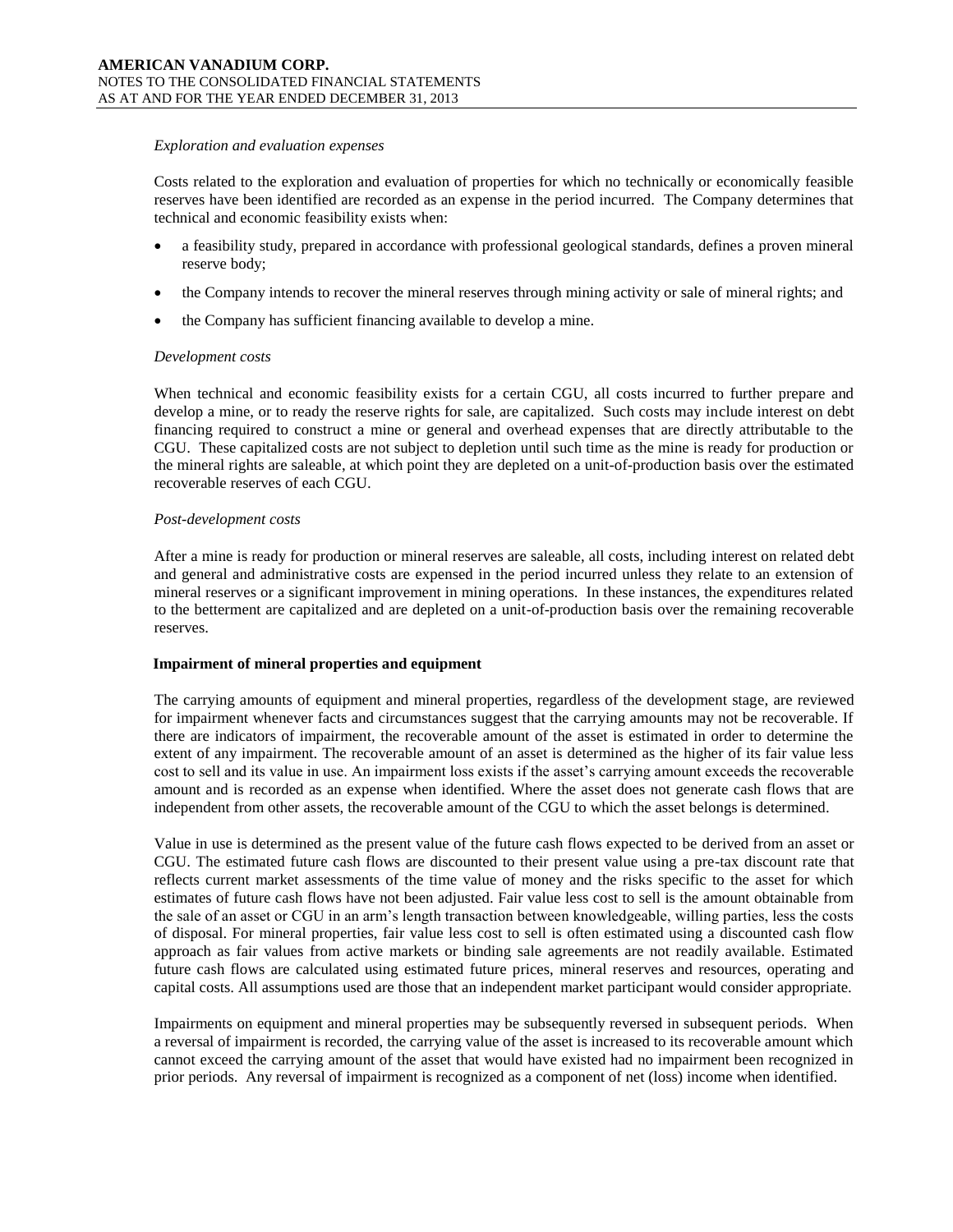# **Deferred financing costs**

Expenditures directly related to share issuances are recorded as a deferred financing cost until such time as the shares are issued. When shares are issued, the deferred financing cost is recognized as a reduction of the net proceeds from the share issuance. If no shares are issued, these deferred financing costs are recognized as a component of comprehensive loss.

# **Current and deferred income taxes**

Current taxes receivable or payable are estimated on taxable income for the current period at the statutory tax rates enacted or substantively enacted on the balance sheet date.

Deferred tax assets and liabilities are recognized based on the difference between the tax and accounting values of assets and liabilities and are calculated using enacted or substantively enacted tax rates for the periods in which the differences are expected to reverse. The effect of tax rate changes is recognized in earnings or equity, as the case may be, in the period of substantive enactment.

Deferred tax assets are recognized only to the extent that it is probable that future taxable profits of the relevant entity or group of entities, in a particular jurisdiction, will be available against which the assets can be utilized.

### **Reclamation provision**

The Company recognizes a provision for environmental reclamation of its mineral properties in the period in which the Company becomes legally or constructively liable for future reclamation expenditures. The reclamation provision is initially measured as the present value of future expected reclamation cash flows, discounted using the risk-free interest rate prevailing at the time the liability is incurred, and a corresponding amount is recorded in the carrying value of the related mineral property.

Subsequent to initial measurement, the provision is re-measured using the risk-free interest rate prevailing on each reporting date. Changes to the carrying value of the provision for changes to the discount rate, or for changes to the timing and amount of expected future reclamation cash flows are recorded as an adjustment to the carrying value of the related mineral property. Changes to the carrying value of the provision from the accretion of its discounted value are recorded as a financing expense.

As at December 31, 2013 and 2012, the Company has no known environmental reclamation commitments.

### **Stock-based compensation**

The Company recognizes a stock-based compensation charge in operations for stock options granted to employees, officers and directors of the Company, as well as to external consultants. The stock-based compensation charge is based on the fair value of option awards granted, measured using the Black-Scholes option pricing model at the date of issue. The fair value of stock options granted is amortized to expense on a graded basis over the vesting periods of the option granted with an off-setting amount recorded in equity reserves. Any expense recorded for options that are forfeited because non-market vesting conditions are not satisfied is reversed in the period in which forfeiture occurs.

### **Warrants**

Warrants issued by the Company typically accompany an issuance of shares in the Company, and entitle the warrant holder to exercise the warrants for a stated price and a stated number of common shares in the Company. The fair value of the warrants is measured as the incremental difference between the value of the combined share and warrant unit and the fair value of stand-alone shares; the fair value attributed to warrants is recorded as a component of equity reserves. When warrants are exercised, the fair value of the exercised warrants is reclassified to share capital.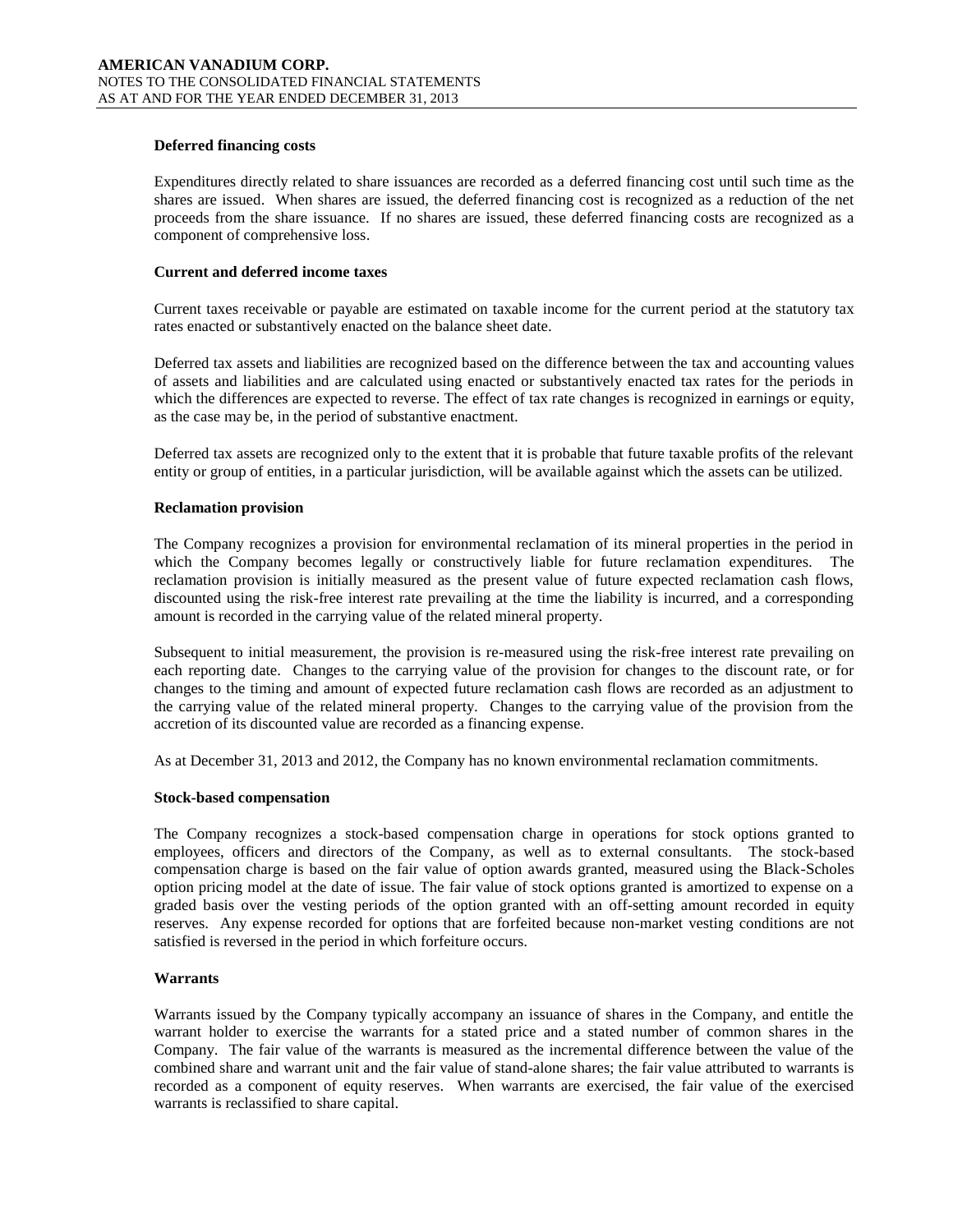# **Restricted share units and performance shares**

Certain restricted share units and performance shares are granted to employees or consultants to the Company vest and are settled by the issuance of common shares in the Company upon the achievement of non-market, performance milestones. The Company records an expense for those shares which it determines are likely to be issued, at the time that this determination is made. A corresponding equity reserve balance is recognized, which is reclassified to share capital when earned shares are issued. Should shares considered likely to be issued subsequently be considered not likely to be issued, an expense recovery and reversal of the reserve is recorded.

# **(Loss) earnings per share**

Basic (loss) earnings per share is calculated using the weighted-average number of shares outstanding during the period. Diluted earnings per share reflects the dilutive effect of options, warrants and other convertible instruments. Under this method, the dilutive effect on earnings per share reflects the assumption that the proceeds from the exercise of options, warrants and other convertible instruments are used to purchase and cancel common shares at the average market price during the period. In periods that the Company reports a net loss, loss per share is not presented on a diluted basis, as the result would be anti-dilutive.

### **Judgments, estimates and measurement uncertainty**

The preparation of these consolidated financial statements requires management to make estimates and assumptions that affect the reported amounts and presentation of assets, liabilities, revenues, expenses and disclosures of contingencies and commitments. Although these estimates are based on management's expectations for the likely outcome, timing and amounts of events or transactions, actual results may differ from these expectations and the corresponding amounts and disclosures reported in these financial statements.

Areas where management is required to make significant estimations or where measurements are uncertain are as follows:

### i. Mineral properties

The measurement, depletion and impairment of mineral properties are based on various judgments and estimates. These include the technical and commercial feasibility of these properties, which incorporates various assumptions for mineral reserves, future mineral prices, and operating and capital expenditures for the properties.

Differences between actual and anticipated reserves, mineral revenues and costs could result in future impairments being recognized.

### ii. Deferred engineering management expense and deposit

The carrying value of the deferred engineering expense and deposit, as well as the expense recognized in a reporting period, is based on the percentage of estimated total duration of a project phase that has been incurred to a reporting date. This calculation requires management to estimate the total duration of a project phase, which it does in consultation with the contractor.

Any impairments recognized on the carrying value of the deferred engineering expense and deposit are based on assessments of the contractor's ability to provide future services of value or to refund any prepaid amounts. In making such estimates and judgments, management considers its intentions and ability to continue with the EPCM contract, and whether any contract terminations or amendments would result in the Company foregoing any value from the balance carried. Additionally, in assessing whether an impairment should be recorded, management must make judgments on the contractor's ability to refund amounts owed to the Company or to complete contracted services for which prepayments have been made. Should the actual outcomes of these factors differ from those estimated by management, the Company may recognize a significant change in the carrying value of the deferred engineering management expense and deposit.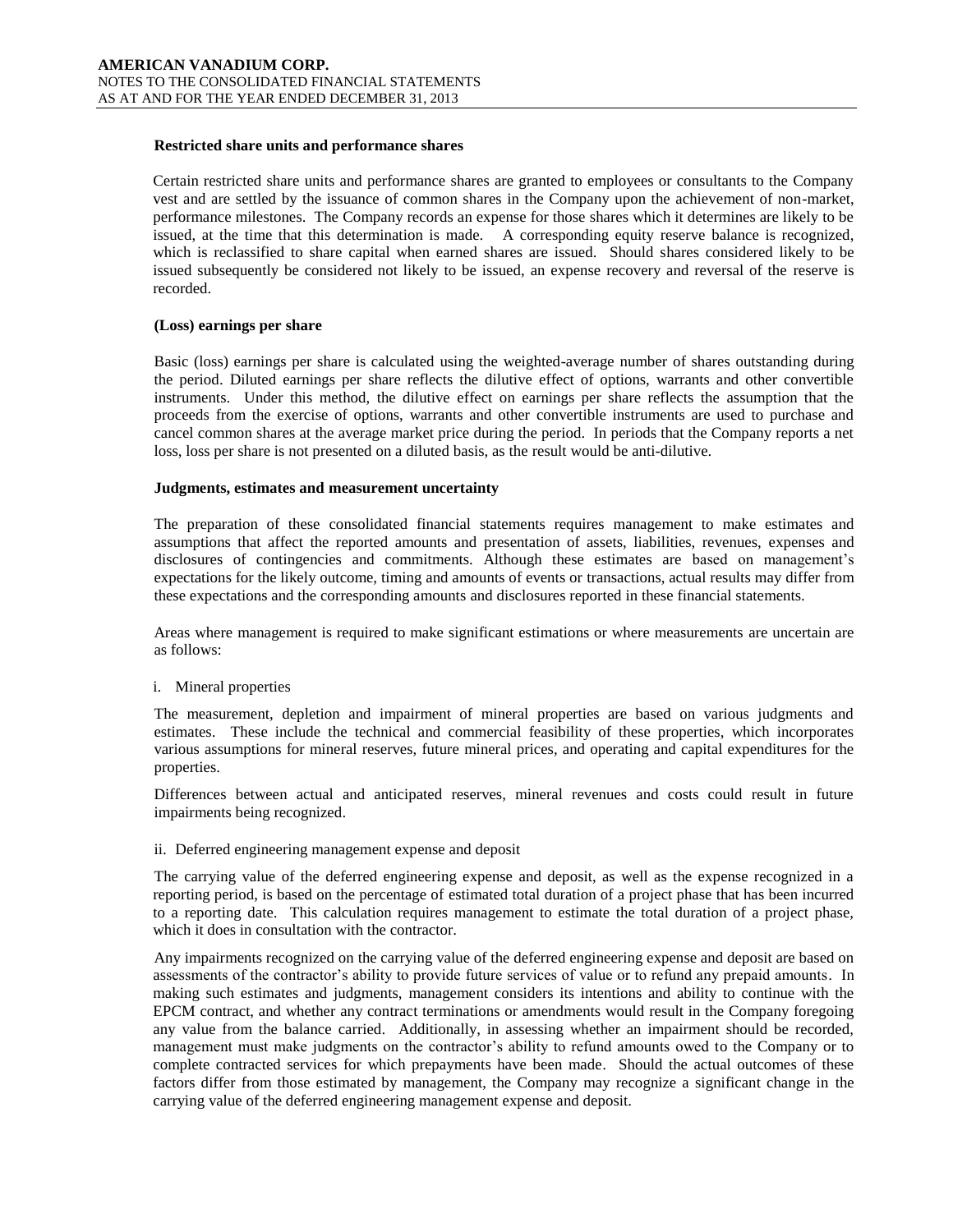### iii. Reclamation provision

The Company records a reclamation provision for the discounted present value of expected future expenditures, if any, required to environmentally reclaim its mineral properties. The measurement of this provision, if one exists, is based on estimates for the amounts and timing of future cash flows. Differences between actual cash flows and those estimated could result in the reclamation provision being over or understated.

# iv. Taxation

Tax provisions are recognized to the extent that it is probable that there will be a future outflow of funds to a taxation authority. Such provisions often require judgment on the treatment of certain taxation matters that may not have been reported to or assessed by the taxation authority at the date of these financial statements. Differences in judgment by the taxation authority could result in changes to actual taxes payable by the Company.

Deferred tax assets are recognized to the extent that it is probable that certain taxable losses or deferred expenditures will be utilized by the Company to reduce future taxes payable. The amount of deferred tax assets recognized, if any, is based on objective evidence that the Company will generate sufficient future taxable income to utilize these deferred assets, as well as the expected future tax rates that will apply to these assets. Changes to the Company's ability to generate sufficient taxable income or changes to enacted tax rates could result in the write-down of deferred tax assets, or the recognition of new deferred tax assets.

### v. Stock-based compensation

The Company uses the Black-Scholes option pricing model to determine the fair value of stock options and share purchase warrants granted. This model requires management to estimate the volatility of the Company's future share price, expected lives of stock options and future dividend yields. Consequently, there is significant measurement uncertainty in the stock-based compensation expense reported.

# vi. Restricted share units and performance shares

The determination of whether or not the achievement of performance milestones for restricted share units and performance shares is likely requires management to consider factors such as the likelihood of an employee or consultant remaining with the Company until requisite performance is achieved as well as external factors such as government regulations, financial market developments and industry trends which influence the milestones. Additionally, factors internal to the Company, such as the financial and strategic support for the achievement of the milestone must be considered. This determination is subject to significant judgment and changes to any of these factors or management's interpretation thereof, may result in expenses being recognized or previously recognized expense being reversed.

# **Adoption of new IFRS**

The Company adopted the following new IFRS that became effective for fiscal years starting on January 1, 2013, none of which had a significant impact on the Company`s financial results:

# i. IAS 1, "*Presentation of Financial Statements*"

IAS 1 was amended to change the disclosure of items presented in other comprehensive income ("OCI"), including a requirement to separate items presented in OCI into two groups based on whether or not they may be recycled to profit or loss in the future.

### ii. IAS 32, "*Financial Instruments: Presentation*"

IAS 32 was amended to clarify requirements for offsetting financial assets and financial liabilities.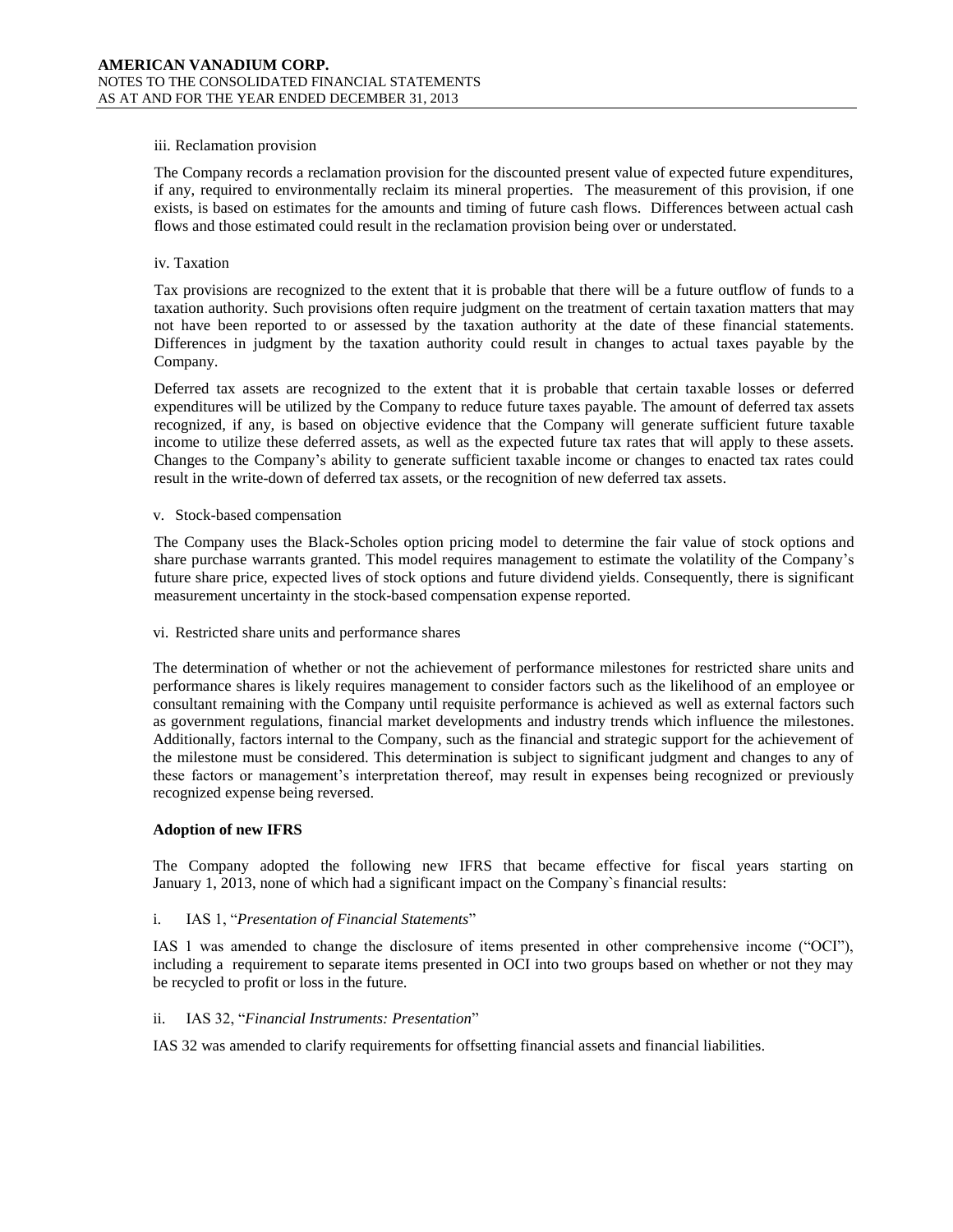# iii. IFRS 7, "*Financial Instruments: Disclosures*"

IFRS 7 was amended to enhance disclosure requirements related to offsetting financial assets and financial liabilities.

# iv. IFRS 10, "*Consolidated Financial Statements*"

IFRS 10 replaced the guidance on control and consolidation in IAS 27, "*Consolidated and Separate Financial Statements*", and SIC-12, "*Consolidation - Special Purpose Entities*". IFRS 10 establishes principles for the presentation and preparation of consolidated financial statements when an entity controls one or more other entities.

# v. IFRS 11, "*Joint Arrangements*"

IFRS 11 establishes principles for the financial reporting by parties to a joint arrangement. IFRS 11 superseded IAS 31, "*Interests in Joint Ventures*" and SIC-13, "*Jointly Controlled Entities – Non-Monetary Contributions by Venturers*".

# vi. IFRS 12, "*Disclosure of Interests in Other Entities*"

IFRS 12 applies to entities that have an interest in a subsidiary, a joint arrangement, an associate or an unconsolidated structured entity.

# vii. IFRS 13, "*Fair Value Measurement*"

IFRS 13 defines fair value, sets out in a single IFRS framework for measuring fair value and requires disclosures about fair value measurements. IFRS 13 applies to IFRS that require or permit fair value measurements or disclosures about fair value measurements, except in specified circumstances.

### **Future changes in accounting policies**

Certain new accounting standards and interpretations have been published that are not mandatory for the current reporting period. These standards have been assessed to not have a significant impact on the Company's financial statements:

# v. IAS 32, "*Financial Instruments: Presentation*"

IAS 32 is amended to clarify requirements for offsetting financial assets and financial liabilities. This accounting policy is effective for fiscal years beginning on or after January 1, 2014.

### vi. IFRS 9, "*Financial Instruments*"

The IASB intends to replace IAS 39 – "*Financial Instruments: Recognition and Measurement*" in its entirety with IFRS 9 in three main phases. IFRS 9 will be the new standard for the financial reporting of financial instruments that is principles-based and less complex than IAS 39. IFRS 9 requires that all financial assets be classified as subsequently measured at amortized cost or at fair value based on the Company's business model for managing financial assets and the contractual cash flow characteristics of the financial assets. Financial liabilities are classified as subsequently measured at amortized cost except for financial liabilities classified as at fair value through profit or loss, financial guarantees and certain other exceptions. IFRS 9 can currently be adopted voluntarily, but is mandatory for years beginning on or after January 1, 2018.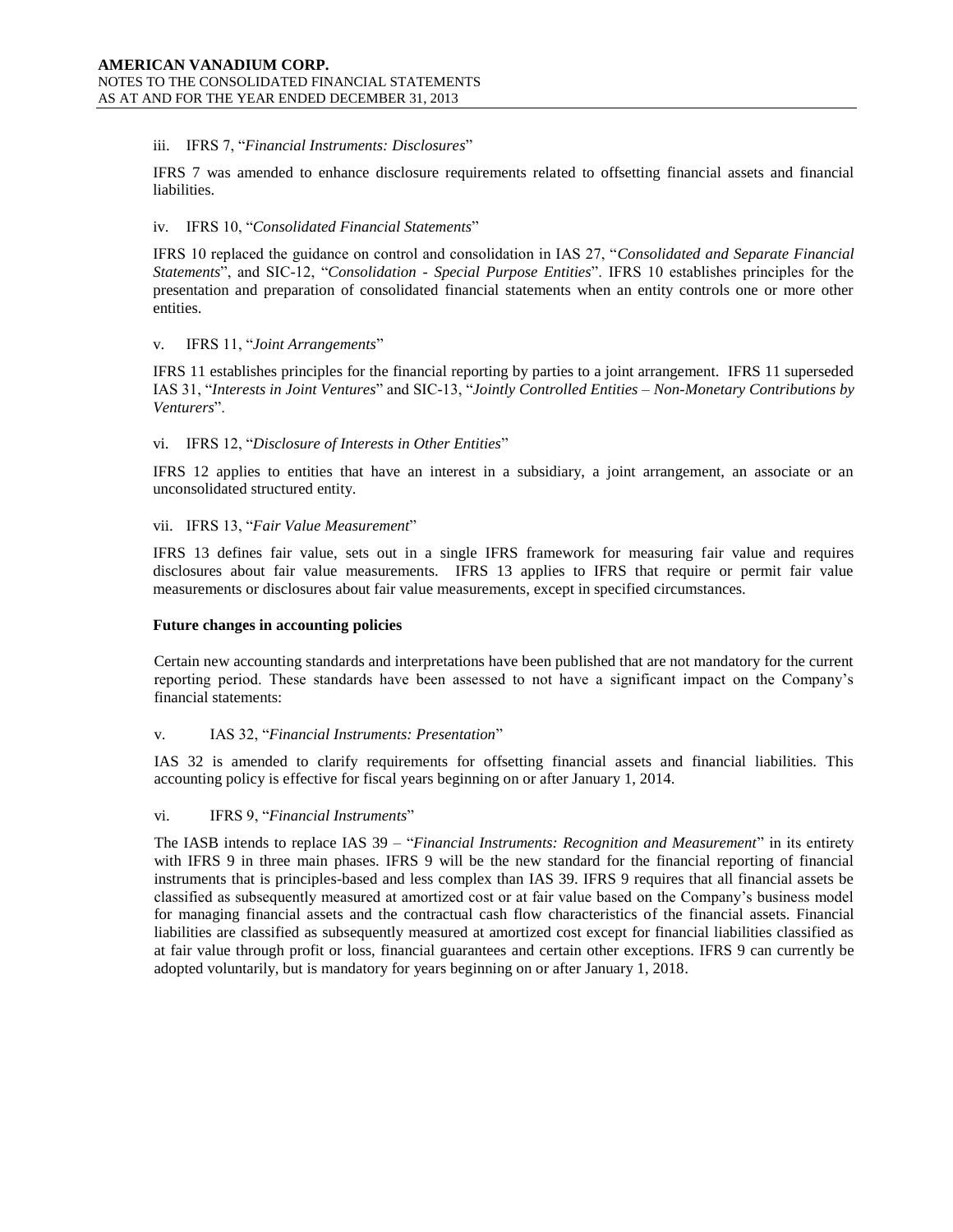# **4. EQUIPMENT**

Changes to the Company's equipment balances are as follows:

|                                   | Field     | <b>Office</b>    |                 |              |
|-----------------------------------|-----------|------------------|-----------------|--------------|
|                                   | Equipment | <b>Equipment</b> | <b>Vehicles</b> | <b>Total</b> |
|                                   | \$        | \$               | \$              | \$           |
| Cost                              |           |                  |                 |              |
| Balance, January 1, 2012          | 28,680    | 12,918           | 41,118          | 82,716       |
| <b>Additions</b>                  | 12,975    | 33,869           |                 | 46,844       |
| Balance, December 31, 2012        | 41,655    | 46,787           | 41,118          | 129,560      |
| <b>Additions</b>                  |           | 15,299           |                 | 15,299       |
| <b>Balance, December 31, 2013</b> | 41,655    | 62,086           | 41,118          | 144,859      |
| <b>Accumulated amortization</b>   |           |                  |                 |              |
| Balance, January 1, 2012          | 22,640    | 4,255            | 6,366           | 33,261       |
| <b>Additions</b>                  | 7,069     | 6,420            | 8,579           | 22,068       |
| Balance, December 31, 2012        | 29,709    | 10,675           | 14,945          | 55,329       |
| <b>Additions</b>                  | 8,608     | 8,842            | 13,681          | 31,131       |
| Balance, December 31, 2013        | 38,317    | 19,517           | 28,626          | 86,460       |
| <b>Carrying value</b>             |           |                  |                 |              |
| January 1, 2012                   | 6,040     | 8,663            | 34,752          | 49,455       |
| December 31, 2012                 | 11,946    | 36,112           | 26,713          | 74,231       |
| <b>December 31, 2013</b>          | 3,338     | 42,569           | 12,492          | 58,399       |

As at December 31, 2013, the Company had paid \$84,181as an instalment towards the purchase of equipment that has not been received. This amount is classified as a deposit on equipment until such time as the related equipment is operating at which point it will be reclassified as equipment and will be subject to amortization.

# **5. MINERAL PROPERTIES**

### **Summary of properties**

a) Gibellini Property, Nevada, U.S.

In March 2006, the Company entered into a Mineral Lease Agreement to acquire 40 unpatented lode mining claims, paying US\$60,000 upon the execution of the agreement. Pursuant to the terms of the agreement, the Company is required to pay a production royalty of 2.5% of the net smelter returns ("NSR") of all mineral substances produced from the claims, to a maximum of US\$3,000,000, at which point the production royalty decreases to 2.0%. The Company is also required to pay US\$30,000, quarterly, and such payments are credited against any future production royalties payable. As of December 31, 2013, the Company has paid a total of US\$750,000 in these advance royalty payments, including US\$120,000 paid during the year ended December 31, 2013.

In December 2006, the Company entered into a Mineral Lease Agreement to acquire 12 unpatented lode mining claims, paying US\$9,000 upon the execution of the agreement. Pursuant to the terms of the agreement the Company is required to pay an initial production royalty payment of US\$30,000 within 60 days of production from the claims and a production royalty of 3.0% of NSR of all mineral substances produced from the claims. Also, the Company must pay an escalating series of annual payments, which will be credited against any future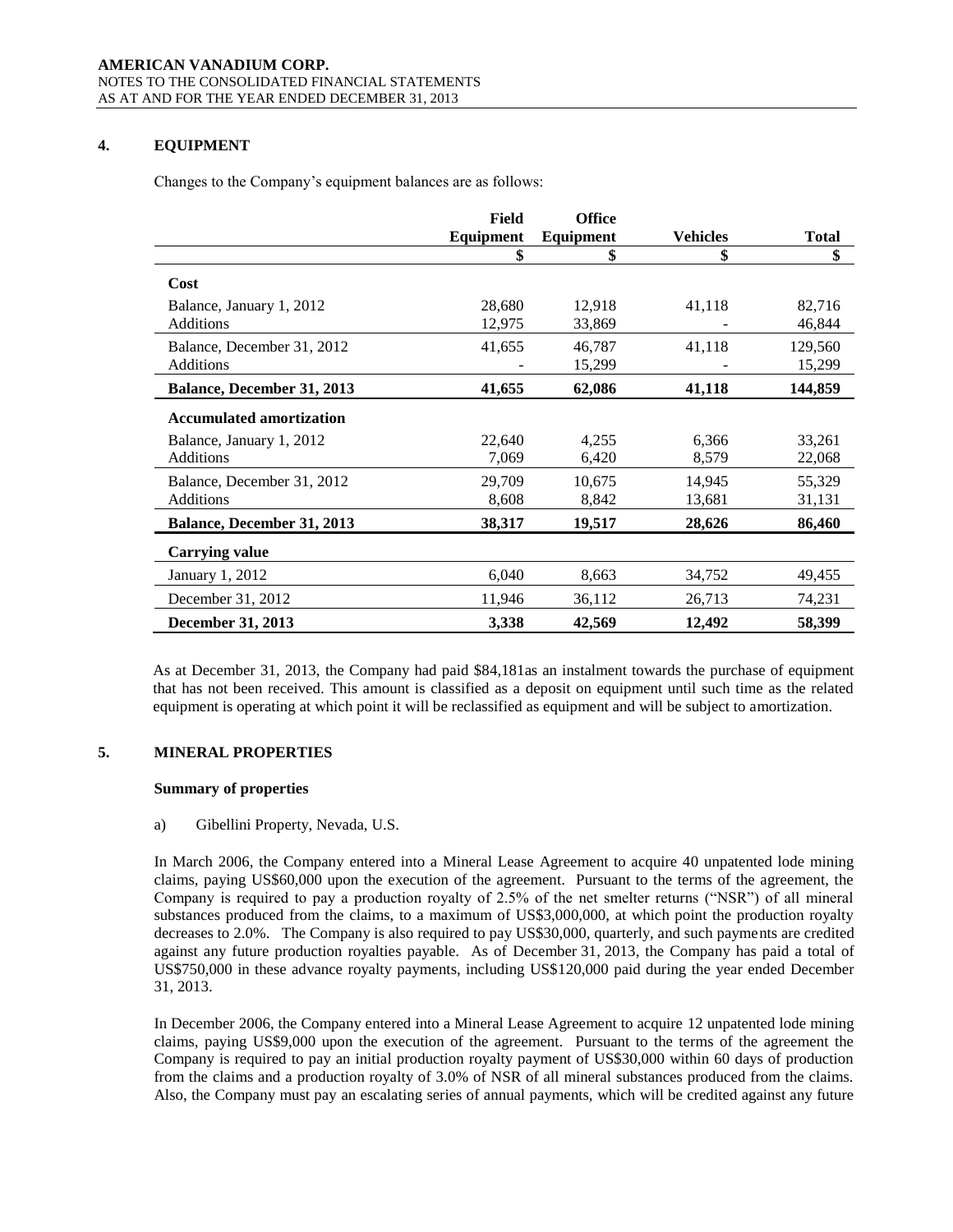production royalties payable. As of December 31, 2013, the Company has paid a total of US\$143,000 in these advance royalty payments, of which US\$24,000 was paid in the year ended December 31, 2013; remaining payments are US\$24,000, annually. Further the Company has the option to purchase these claims for a total purchase price of US\$1,000,000.

In April 2007, the Company entered into a Mineral Lease Agreement to acquire 17 unpatented lode mining claims, paying US\$10,000 upon the execution of the agreement. Pursuant to the terms of the agreement the Company was required to pay US\$15,000 annually as a prepayment towards a production royalty of 2.5% of NSR of all mineral substances produced from the claims. In 2011, the Company acquired full ownership of these claims for a cash payment of US\$50,000 and the issuance of 25,000 of its common shares valued at \$33,750, in addition to US\$60,000 in cumulative annual payments made prior to acquisition, thereby eliminating future advance royalty payments.

In 2011, the Company staked 180 unpatented lode claims and seven placer claims and in 2012 an additional 196 unpatented lode claims were staked.

In August and October 2011, the Company entered into two lease agreements for water rights to support permitting and potential development of the Gibellini Property. Combined initial consideration for these rights included cash payments of US\$195,000 and 50,000 common shares in the Company valued at \$67,500. The Company was also required to make combined annual rental payments of US\$225,000, which were adjusted for the Consumer Price Index. During the year ended December 31, 2013, the Company paid US\$231,090 in such rental payments. Additionally, during the year ended December 31, 2013, the Company cancelled one of the agreements because the other rights were considered sufficient. The Company paid US\$100,000 and has accrued for two further payments of US\$25,000, one of which is due in each of 2014 and 2015. As a result of the cancellation, \$390,338 in related capitalized costs from previous periods was written-off from the mineral property balance and an expense of \$531,033 was incurred for the year ended December 31, 2013, comprising the amount written-off, the cancellation payments paid or accrued, and legal fees incurred for the cancellation.

b) Del Rio Property, Nevada, U.S.

In 2010, the Company acquired 120 claims through the staking process. No additional claims have been subsequently acquired.

c) Hot Creek Property, Nevada, U.S.

In 2010, the Company acquired 18 claims through the staking process. No additional claims have been subsequently acquired.

# **Acquisition costs**

As at December 31, 2013 and prior periods, the carrying values of mineral properties were comprised solely of capitalized acquisition costs for mineral and related water rights. Changes to these carrying values are as follows:

|                           | <b>Gibellini</b> | <b>Del Rio</b> | <b>Hot Creek</b> | <b>Total</b> |
|---------------------------|------------------|----------------|------------------|--------------|
|                           |                  |                |                  |              |
| As at January 1, 2012     | 1,487,089        | 39,683         | 9.171            | 1,535,943    |
| Additions                 | 386.224          | -              |                  | 386,224      |
| As at December 31, 2012   | 1,873,313        | 39.683         | 9.171            | 1,922,167    |
| <b>Additions</b>          | 385,455          |                |                  | 385,455      |
| Write-off of water rights | (390,338)        |                |                  | (390,338)    |
| As at December 31, 2013   | 1,868,430        | 39,683         | 9.171            | 1.917.284    |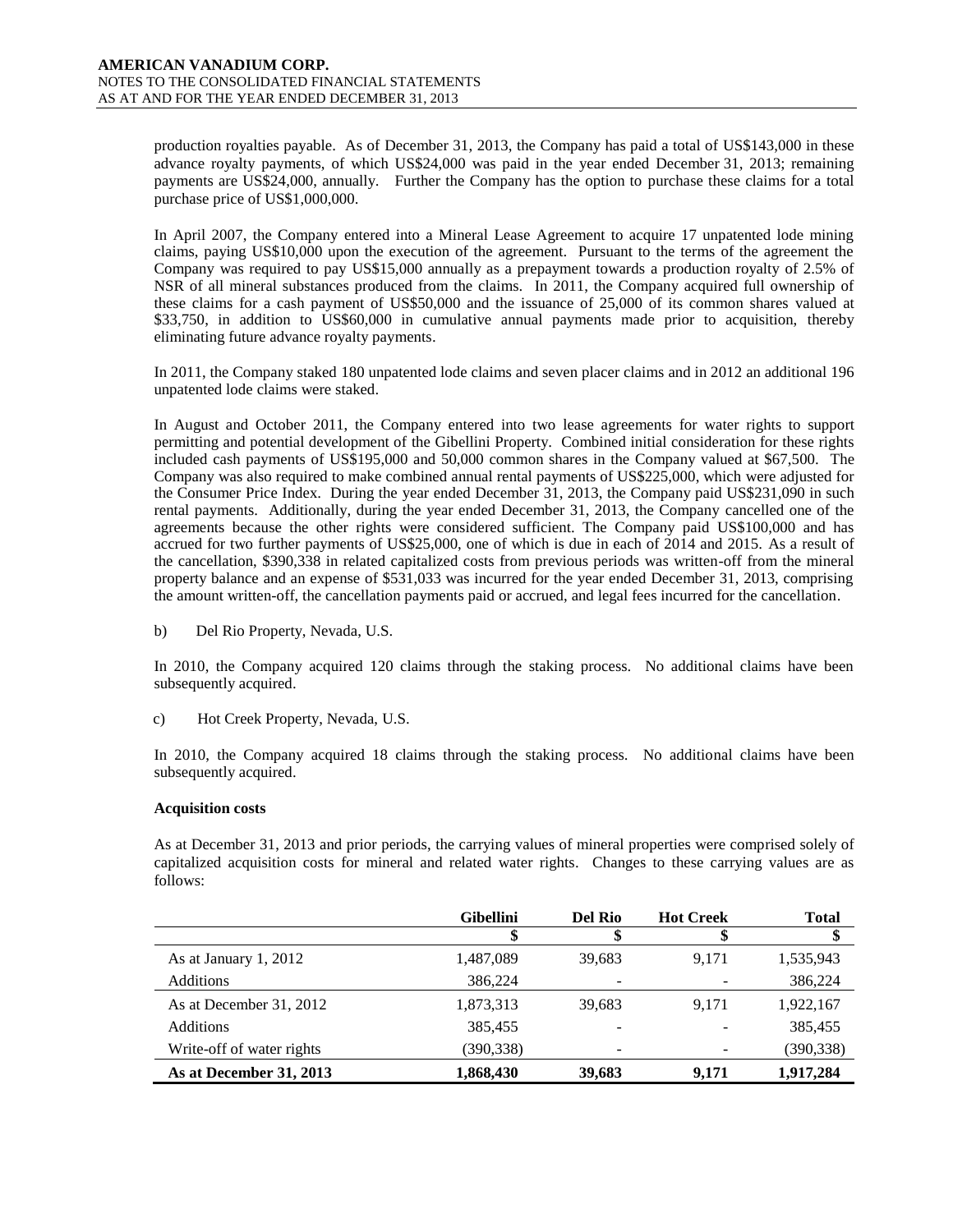The Company has capitalized, rather than expensed, payments for mineral and related water rights on the basis that holding title to the related properties and water rights allows the Company to explore and develop these properties in the future. Acquiring and maintaining title to mineral properties involves certain inherent risks due to difficulties in determining the validity of certain claims as well as the potential for problems arising from the frequently ambiguous conveyance history characteristic of many mineral properties. The Company has investigated title to all of its mineral properties and, to the best of its knowledge, title to all of its properties are in good standing.

### **Exploration and evaluation expenses**

During the year ended December 31, 2013, exploration and evaluation expenses incurred on the Company's mineral properties were as follows:

|                              | <b>Gibellini</b> | <b>Del Rio</b> | <b>Hot Creek</b> | <b>Total</b> |
|------------------------------|------------------|----------------|------------------|--------------|
|                              | \$               | \$             |                  | \$           |
| Environmental permitting     | 1,491,908        |                |                  | 1,491,908    |
| Metallurgy                   | 904,067          |                |                  | 904,067      |
| Engineering, procurement and |                  |                |                  |              |
| construction management      | 793,472          |                |                  | 793,472      |
| General                      | 294,782          |                |                  | 294,782      |
| Power                        | 258,515          |                |                  | 258,515      |
| Water                        | 161,160          |                |                  | 161,160      |
| Geotechnical                 | 157,032          |                |                  | 157,032      |
| Engineering                  | 148,754          |                |                  | 148,754      |
| Leach pad design             | 114,167          |                |                  | 114,167      |
| Property maintenance         | 93,251           | 19,563         | 3,438            | 116,252      |
| Drilling and trenching       | 16,308           |                |                  | 16,308       |
| Feasibility cost recovery    | (172, 371)       |                |                  | (172, 371)   |
|                              | 4,261,045        | 19,563         | 3,438            | 4,284,046    |

During the year ended December 31, 2012, exploration and evaluation expenses incurred on the Company's mineral properties were as follows:

|                              | <b>Gibellini</b> | <b>Del Rio</b> | <b>Hot Creek</b> | <b>Total</b> |
|------------------------------|------------------|----------------|------------------|--------------|
| Restated (note 3)            | \$               | \$             | \$               | \$           |
| Engineering, procurement and |                  |                |                  |              |
| construction management      | 2,245,282        |                |                  | 2,245,282    |
| Environmental permitting     | 812,359          |                |                  | 812,359      |
| General                      | 354,185          |                |                  | 354,185      |
| Metallurgy                   | 344,177          |                |                  | 344,177      |
| Geotechnical                 | 288,257          |                |                  | 288,257      |
| Drilling and trenching       | 210,748          |                |                  | 210,748      |
| Property maintenance         | 141,925          | 19,139         | 2,692            | 163,756      |
| Engineering                  | 113,834          |                |                  | 113,834      |
| Microgrid feasibility        | 77,743           |                |                  | 77,743       |
| Exploration                  | 6,549            |                |                  | 6,549        |
| Feasibility                  | 6,197            |                |                  | 6,197        |
| Power                        | 5,433            |                |                  | 5,433        |
| Water                        | 597              |                |                  | 597          |
|                              | 4,607,286        | 19,139         | 2,692            | 4,629,117    |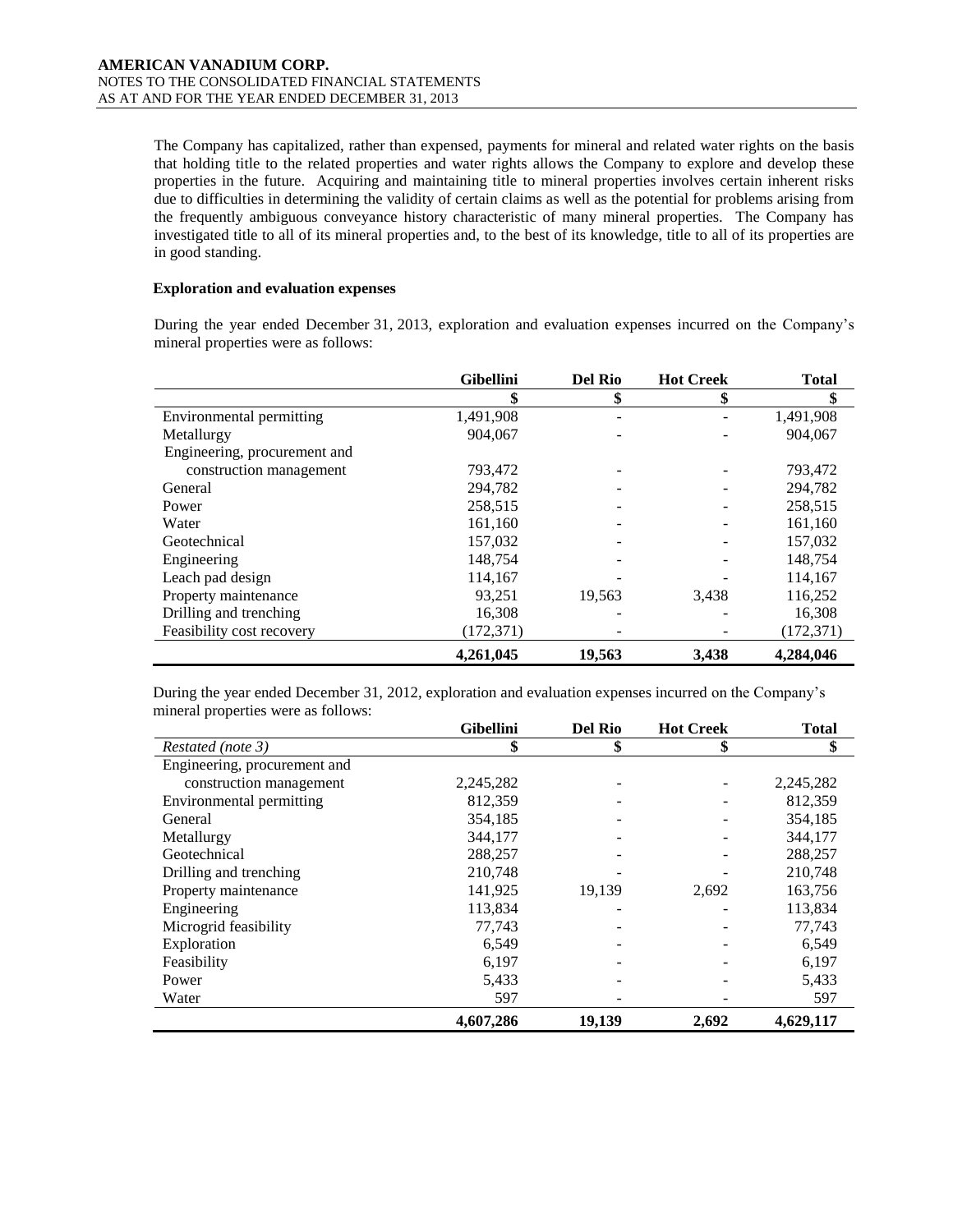#### **Deferred engineering management expense and deposit**

In 2011, the Company entered into the EPCM agreement with an independent contractor who will manage various phases of the development of a mine at Gibellini. These phases include basic and detailed engineering, asset and service procurement, and mine construction. On the commencement of the basic engineering phase, the Company paid a US\$559,936 deposit, and additional monthly installments totalling US\$2,799,679 have been paid. Payments made or accrued are recorded on the consolidated balance sheet as a deferred engineering management expense, which is then recognized as an expense on a percentage-of-completion basis over the duration of the anticipated service. As at December 31, 2013, the contractor has completed the basic engineering phase and all payments required under the phase have been made.

#### *Impairment of engineering management deposit*

In December 2013, the Company determined that, owing to expected changes to the contractor's future role in the Gibellini project, there was sufficient evidence that the economic benefits from the engineering management deposit may no longer flow to the Company, and that the IFRS criteria for asset recognition are no longer met. Consequently, an impairment of \$568,895 has been recorded on the value of the deposit for the year ended December 31, 2013. However, when the contractor's role has been clarified and the economic benefits from the deposit, if any, are known, the Company may recognize a recovery on impairments recorded to date.

Changes to the deferred engineering management expense and deposit balance are as follows:

|                                                             | Amount      |
|-------------------------------------------------------------|-------------|
|                                                             | \$          |
| Balance, January 1, 2012                                    | 1,079,390   |
| Monthly installments paid or accrued                        | 1,714,373   |
| Expense recognized for percentage-of-completion achievement | (2,245,282) |
| Foreign exchange gain                                       | 8,599       |
| Balance, December 31, 2012                                  | 557,080     |
| Monthly installments paid or accrued                        | 537,978     |
| Expense recognized for percentage-of-completion achievement | (537,978)   |
| Foreign exchange gain                                       | 11,815      |
| Impairment                                                  | (568, 895)  |
| <b>Balance, December 31, 2013</b>                           |             |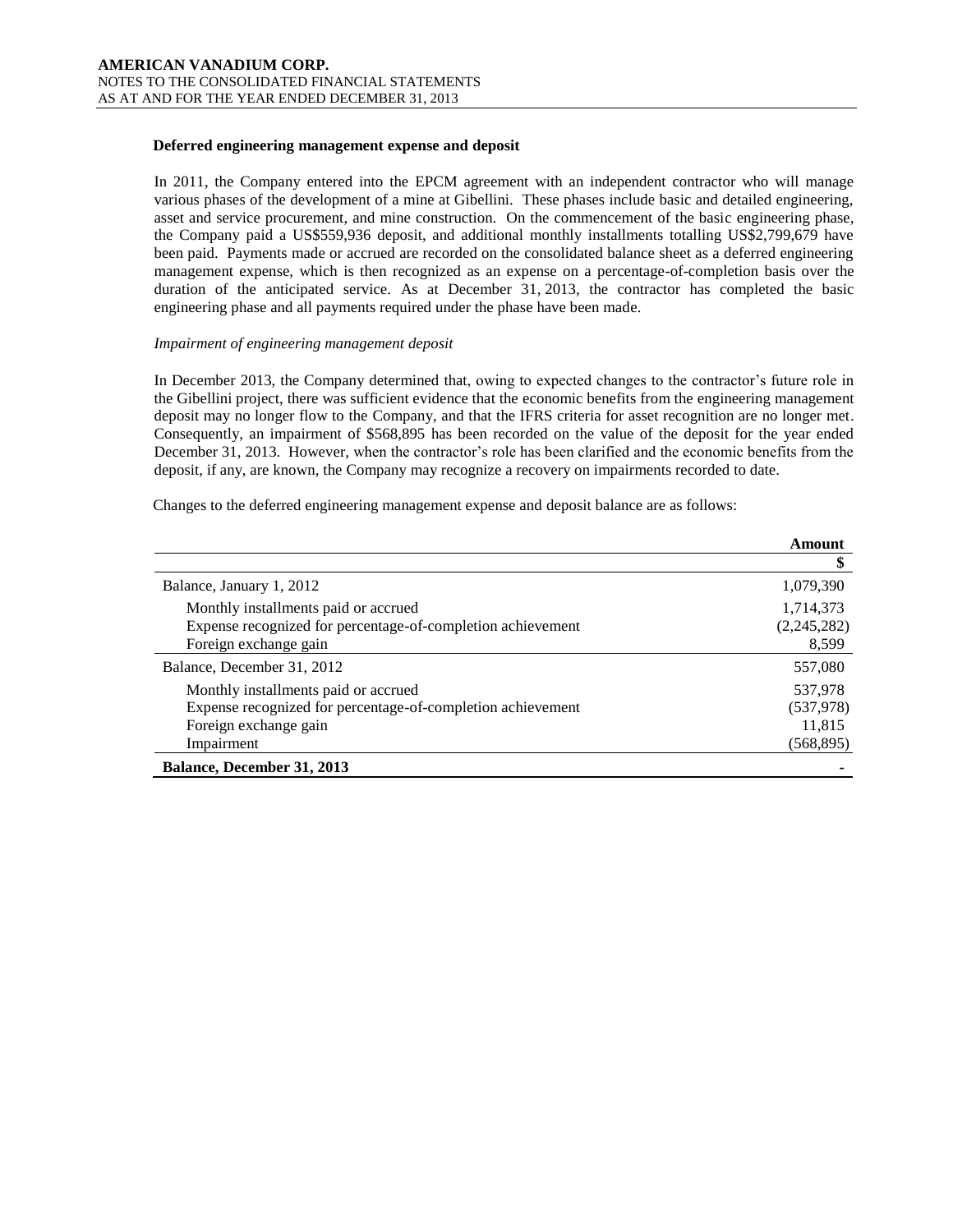# **6. SHAREHOLDERS' EQUITY**

### **Share capital**

#### *Authorized*

Unlimited number of common voting shares with no par value.

#### *Issued and outstanding*

|                                                                | Number of            |            |
|----------------------------------------------------------------|----------------------|------------|
|                                                                | <b>Common Shares</b> | Amount     |
|                                                                |                      |            |
| Outstanding, January 1, 2012                                   | 27,443,397           | 14,058,111 |
| Issued through private placements, net of share issuance costs | 5,780,853            | 3,211,082  |
| Issued on exercise of stock options                            | 200,000              | 121.994    |
| Issued on vesting of performance shares                        | 100,000              | 70,000     |
| Outstanding, December 31, 2012                                 | 33.524.250           | 17.461.187 |
| Issued through private placements, net of share issuance costs | 13,267,698           | 6,447,200  |
| Issued on exercise of stock options                            | 53,250               | 56,151     |
| Issuance of bonus shares and vesting of performance shares     | 325,000              | 133,000    |
| Outstanding, December 31, 2013                                 | 47,170,198           | 24,097,538 |

### *Private placements*

On September 12, 2012, the Company completed a non-brokered private placement of 3,225,854 common share units at a price of \$0.62 per unit for gross proceeds of \$2,000,030. Each unit consisted of one common share and one-half of one common share purchase warrant. Each whole common share purchase warrant entitled the holder to purchase an additional common share at a price of \$1.00 until March 12, 2014. The value of these units had been bifurcated between common shares at a value of \$0.55 per share and warrants at a value of \$0.07 per one-half warrant. Transaction costs for the private placement, which include cash commissions, and legal and other fees, totalled \$86,985.

Between December 19, 2012 and December 21, 2012, the Company completed non-brokered private placements of 2,554,999 common share units at a price of \$0.65 per unit for gross proceeds of \$1,660,749. Each unit consisted of one common share and one-half of one common share purchase warrant. Each whole common share purchase warrant entitled the holder to purchase an additional common share at a price of \$1.00 until December 19, 2013 or December 21, 2013. The full value of these units was attributed to the value of the common shares. An additional 139,245 agent's warrants were issued as part of this private placement with a fair value of \$28,763. Each agent's warrant entitled the holder to purchase one common share at a price of \$1.00 per common share until December 19, 2013 or December 21, 2013. Transaction costs for the private placements, which include the fair value of agent's warrants, cash commissions, and legal and other fees, totalled \$136,902.

On April 11, 2013, the Company completed a non-brokered private placement of 1,607,698 common share units at a price of \$0.70 per unit for gross proceeds of \$1,125,388. Each unit consists of one common share and onehalf of one common share purchase warrant. Each whole common share purchase warrant entitles the holder to purchase an additional common share at a price of \$1.20 until April 11, 2014. The value of these units has been bifurcated between common shares at a value of \$0.58 per share and warrants at a value of \$0.12 per one-half warrant. An additional 840 agent's warrants were issued as part of this private placement with a fair value of \$93. Each agent's warrant entitles the holder to purchase one common share at a price of \$1.20 per common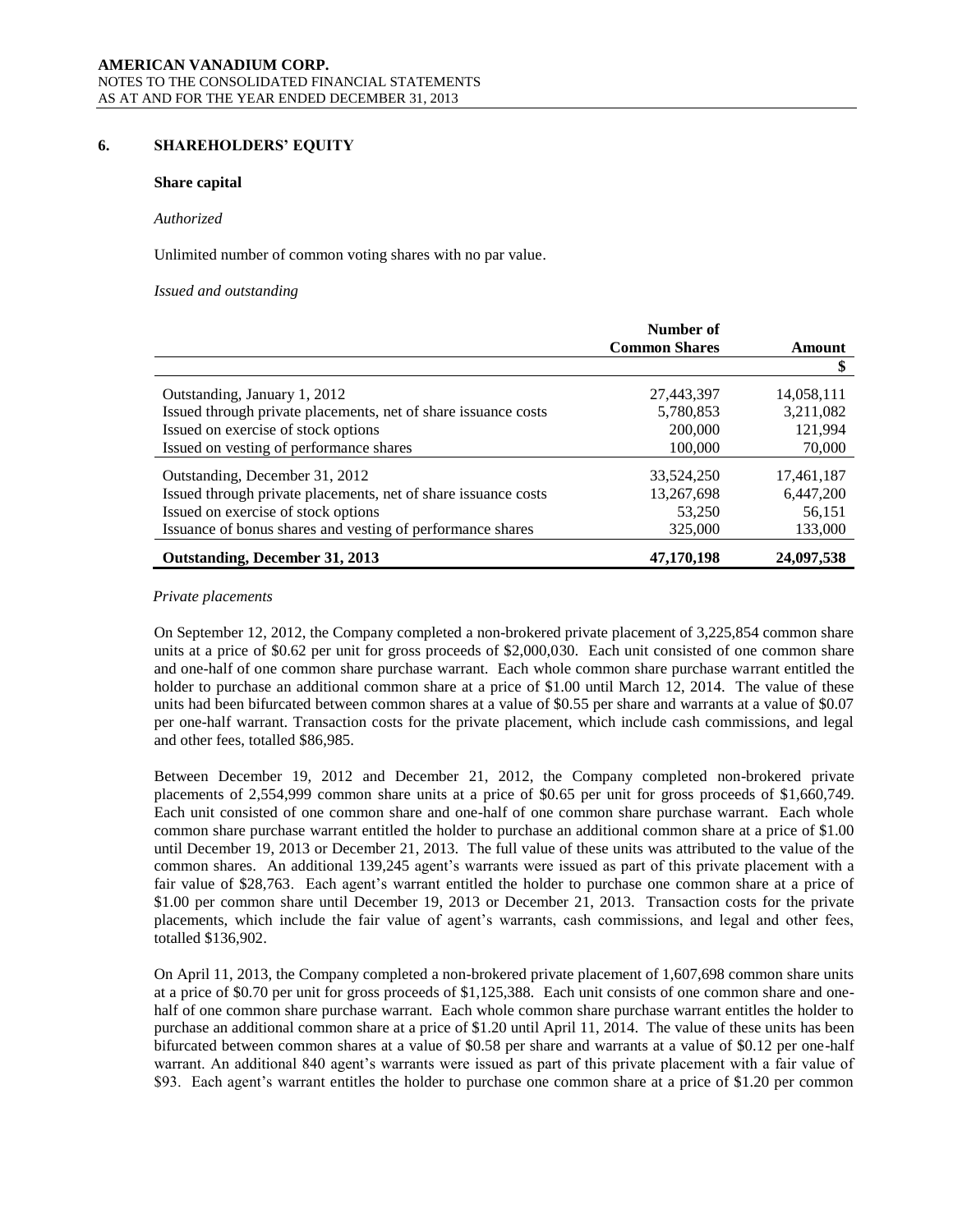share until April 11, 2014. Transaction costs for the private placement, which include cash commissions, and legal and other fees, totalled \$14,075.

On September 30, 2013, the Company completed the first of two tranches of a non-brokered private placement. Under this tranche, the Company issued 8,130,000 common share units at a price of \$0.50 per unit for gross proceeds of \$4,065,000. Each unit consists of one common share, one-half of one common share purchase warrant exercisable at \$0.60 ("0.60 Warrant") and one-half of one common share purchase warrant exercisable at \$0.80 ("0.80 Warrant"). Each whole \$0.60 Warrant entitles the holder to purchase an additional common share at a price of \$0.60 until March 30, 2014 and each whole \$0.80 Warrant entitles the holder to purchase an additional common share at a price of \$0.80 until September 30, 2015. The value of these units has been bifurcated between common shares at a value of \$0.49 per share with the residual value of \$0.01 being attributed to the warrants. Agents for the private placement received 23,100 of the \$0.60 Warrants and 23,100 of the \$0.80 Warrants with a combined fair value of \$3,628. Transaction costs for this tranche, which include cash commissions, and legal and other fees, totalled \$154,663.

On November 4, 2013, the Company completed the second tranche of the September 30, 2013 non-brokered private placement. Under the second tranche, the Company issued 3,530,000 common share units at a price of \$0.50 per unit for gross proceeds of \$1,765,000. Each unit consists of one common share, one-half of one common share purchase warrant exercisable at \$0.60 ("\$0.60 Warrant") and one-half of one common share purchase warrant exercisable at \$0.80 ("\$0.80 Warrant"). Each whole \$0.60 Warrant entitles the holder to purchase an additional common share at a price of \$0.60 until May 4, 2014 and each whole \$0.80 Warrant entitles the holder to purchase an additional common share at a price of \$0.80 until November 4, 2015. The full value of these units is attributed to the value of the common shares. Agents for the private placement received 16,800 of the \$0.60 Warrants and 16,800 of the \$0.80 Warrants with a combined fair value of \$3,104. Transaction costs for this tranche, which include cash commissions, and legal and other fees, totalled \$59,400.

# *Restricted share units ("RSUs")*

The Company has an RSU plan, adopted in fiscal 2013, allowing the Board of Directors of the Company, at its discretion and in accordance with the requirements of the Exchange, to grant to directors, officers, employees and consultants to the Company, non-transferable RSUs. Upon meeting certain operational milestones or other vesting conditions, the RSUs will be exchanged for common shares in the Company for the recipient's benefit. RSUs will expire three years from grant if performance-based vesting conditions are not met.

The maximum number of RSUs that can be issued under the RSU plan is 3,500,000 and the combined maximum number of common shares issuable under the RSU and stock options plans shall not exceed a rolling 10% of the Company's issued and outstanding number of common shares. The Company may grant, subject to Exchange approval, compensatory shares or RSUs outside the RSU plan, which may have different characteristics than those permitted by the plan.

During the year ended December 31, 2013, the Company issued 200,000 RSUs to an employee of the Company. These RSUs will vest in tranches as certain environmental permitting and mine development milestones for Gibellini are achieved. No RSUs have vested as at December 31, 2013 and no expense has been recognized for the potential achievement of vesting conditions.

### *Bonus and performance shares*

Subject to shareholder or regulatory approvals, the Company may, outside the RSU plan, grant the shares to employees or consultants ("Bonus Shares") or the right for employees and consultants to earn common shares in the Company based on meeting certain performance conditions ("Performance Shares"). An expense is recorded for Performance Shares when it is considered likely that the performance conditions required will be met and that shares will be issued. An expense is recorded for Bonus Shares equivalent to the prevailing fair market value of the shares at the time of issuance. The expense recorded for Performance Shares and Bonus Shares results in a corresponding increase to the Company's share capital.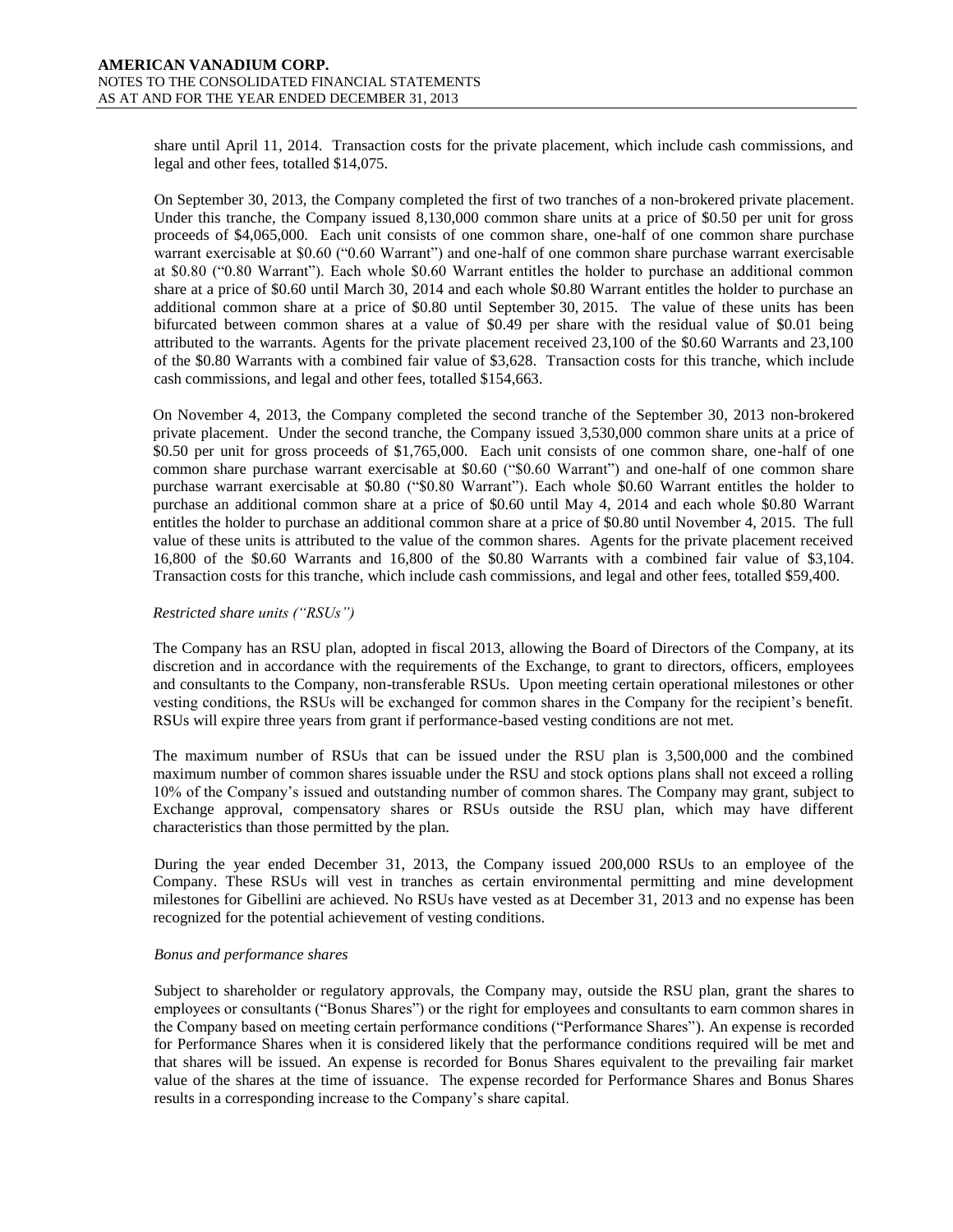During the year ended December 31, 2013, the Company granted 250,000 Bonus Shares with a fair value of \$96,250.

Changes to the balance of unvested Performance Shares are as follows:

|                                     | Number of<br><b>Performance Shares</b> | <b>Fair Market Value</b><br>when Vested |
|-------------------------------------|----------------------------------------|-----------------------------------------|
|                                     |                                        |                                         |
| Outstanding, January 1, 2012        | 425,000                                | N/A                                     |
| Granted                             | 400,000                                | N/A                                     |
| Performance shares vested           | (100,000)                              | 70,000                                  |
| Outstanding, December 31, 2012      | 725,000                                | N/A                                     |
| Performance or bonus shares granted | 310,000                                | N/A                                     |
| Performance shares vested           | (75,000)                               | 36,750                                  |
| Outstanding, December 31, 2013      | 960,000                                | N/A                                     |

No expense has been recognized for the potential achievement of vesting conditions for performance shares outstanding as at December 31, 2013.

The performance milestones for the issuance of the Performance Shares outstanding as at December 31, 2013 are as follows:

| <b>Performance Milestone</b>                                        | <b>Number of Shares Issuable</b> |
|---------------------------------------------------------------------|----------------------------------|
| Project permitting for the Gibellini property                       | 175,000                          |
| Design and construction of mine leach pad on the Gibellini property | 200,000                          |
| Completion of detailed engineering                                  | 75,000                           |
| Economic production of the Gibellini property                       | 200,000                          |
| Business development and planning                                   | $60,000*$                        |
| Equity financing                                                    | 250,000**                        |

\* 30,000 of these Performance Shares vested subsequent to December 31, 2013.

\*\* All 250,000 of these Performance Shares vested subsequent to December 31, 2013. As a result 125,000 Common Shares have been issued and an additional 125,000 will be issued on a scheduled timeline throughout 2014.

An additional 150,000 Performance Shares were granted subsequent to December 31, 2013, all of which have vested and will result on a scheduled release of common shares throughout 2014.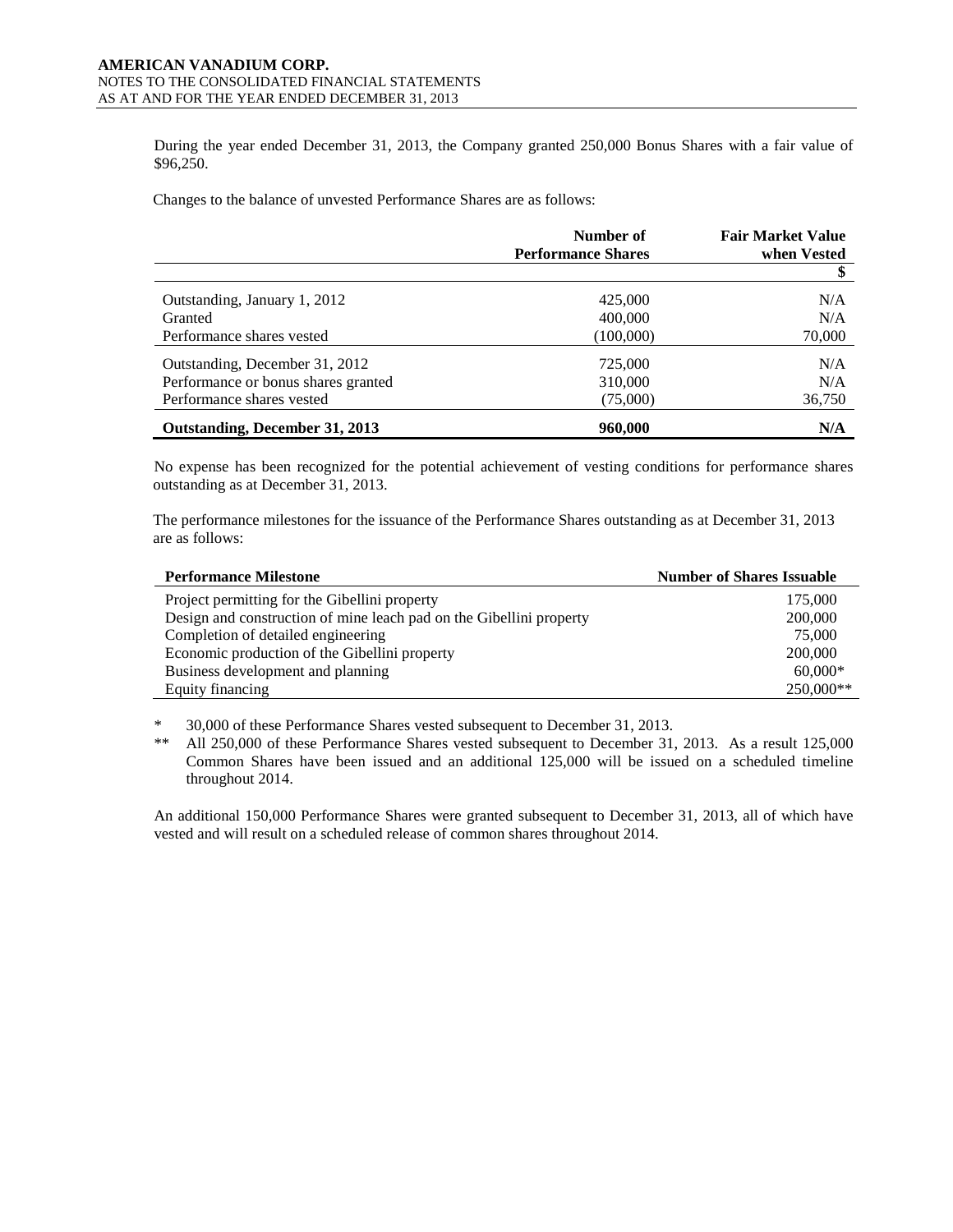# **Warrants**

Changes to the balance of warrants outstanding are as follows:

|                                               | Number of<br>Warrants | Weighted<br>Average<br><b>Exercise</b><br><b>Price</b> | Weighted<br>Average<br><b>Fair Value</b> | Weighted<br>Average<br>Remaining<br>Life |
|-----------------------------------------------|-----------------------|--------------------------------------------------------|------------------------------------------|------------------------------------------|
|                                               |                       | \$                                                     | \$                                       | (Years)                                  |
| Outstanding, January 1, 2012                  | 2,353,400             | 1.92                                                   | 0.28                                     |                                          |
| Warrants expired                              | (1,602,983)           | 1.88                                                   | 0.07                                     |                                          |
| Warrants issued as part of common share units | 2,890,425             | 1.00                                                   | 0.08                                     |                                          |
| Warrants issued as agent's and finder's fees  | 139,245               | 1.00                                                   | 0.21                                     |                                          |
| Outstanding, December 31, 2012                | 3,780,087             | 1.20                                                   | 0.21                                     |                                          |
| Warrants issued as part of common share units | 12,463,848            | 0.73                                                   | 0.02                                     |                                          |
| Warrants issued as agent's and finder's fees  | 80,640                | 0.71                                                   | 0.08                                     |                                          |
| Warrants expired                              | (2,167,160)           | 1.35                                                   | 0.26                                     |                                          |
| Outstanding, December 31, 2013                | 14, 157, 415          | 0.76                                                   | 0.04                                     | $1.1\,$                                  |

The fair value of warrants included in common share units is determined as the excess in the value of the unit over the market price of the Company's common shares on the date the units are issued. The fair value of agent's and finder's warrants issued on a stand-alone basis is determined using the Black-Scholes option pricing model. On a weighted average basis, the following Black-Scholes model inputs have been used to value such warrants granted:

|                                 | For the year ended | For the year ended |
|---------------------------------|--------------------|--------------------|
|                                 | December 31, 2013  | December 31, 2012  |
| Risk-free interest rate         | $1.55\%$           | 1.14%              |
| Annual dividends                | ۰                  |                    |
| Expected stock price volatility | 73.06%             | 90.12%             |
| Expected life                   | 1 vear             | l year             |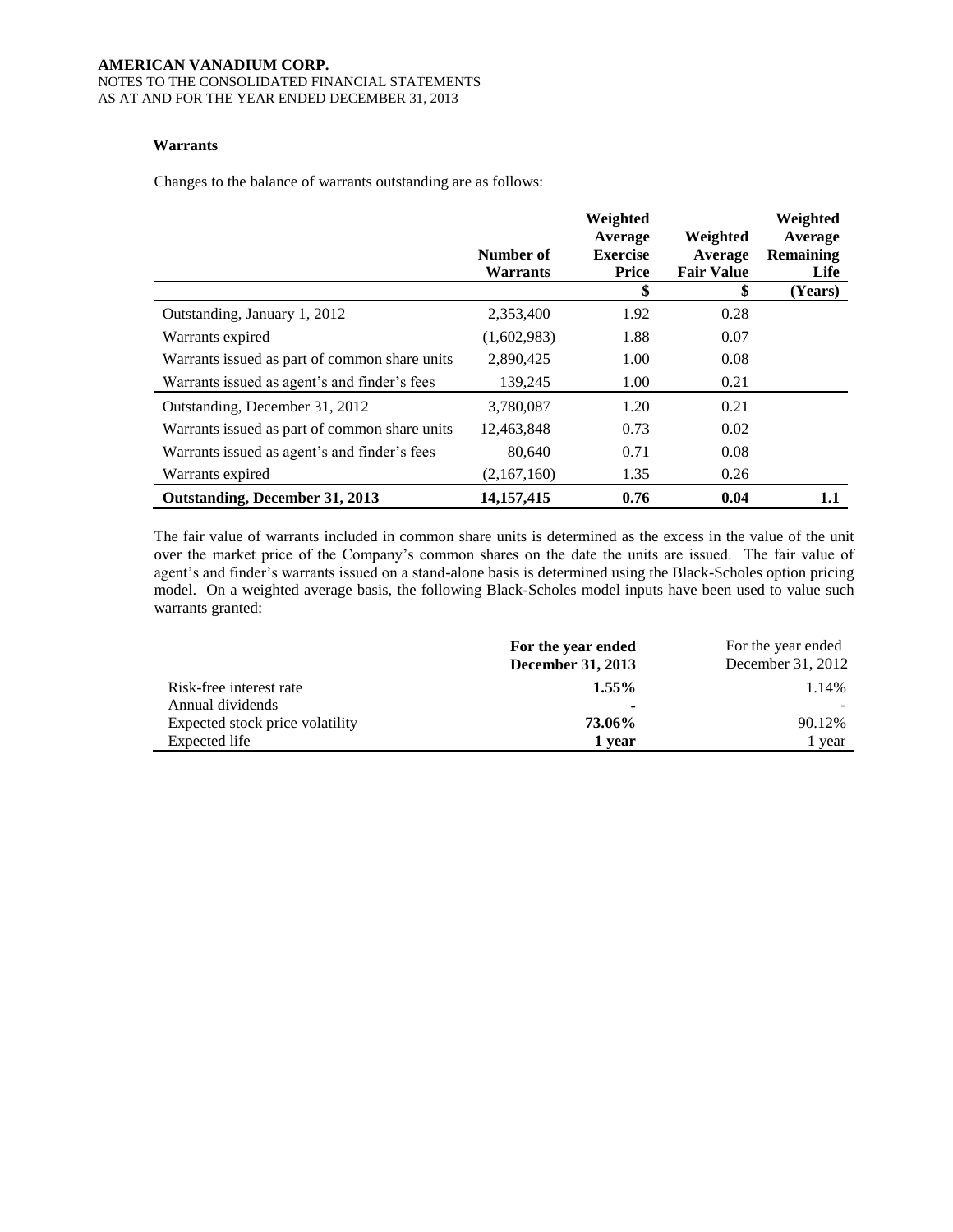|                    |                       | Number of<br><b>Warrants</b> |
|--------------------|-----------------------|------------------------------|
|                    |                       | <b>Outstanding and</b>       |
| <b>Expiry date</b> | <b>Exercise Price</b> | <b>Exercisable</b>           |
|                    | \$                    |                              |
| March 12, 2014*    | 1.00                  | 1,612,927                    |
| March 30, 2014**   | 0.60                  | 4,088,100                    |
| April 11, 2014*    | 1.20                  | 804,688                      |
| May 4, 2014***     | 0.60                  | 1,781,800                    |
| September 30, 2015 | 0.80                  | 4,088,100                    |
| November 4, 2015   | 0.80                  | 1,781,800                    |
|                    |                       | 14, 157, 415                 |

The following warrants were outstanding and exercisable as at December 31, 2013:

**\*** Subsequent to December 31, 2013, these warrants expired.

\*\* Subsequent to December 31, 2013, the expiration date for 4,065,000 of these warrants was extended to September 30, 2014 and 23,100 of these warrants expired.

\*\*\* Subsequent to December 31, 2013, the expiration date for 1,765,000 of these warrants was extended to November 4, 2014.

### **Stock options**

The Company adopted an incentive stock option plan which provides that the Board of Directors of the Company may from time to time, in its discretion, and in accordance with the requirements of the Exchange, grant to directors, officers, employees and technical consultants to the Company, non-transferable options to purchase common shares, provided that the number of common shares reserved for issuance will not exceed 10% of the issued and outstanding common shares. Such options will be exercisable for a period of up to five years from the date of grant. Vesting terms are determined by the Board of Directors at the time of grant.

Stock option transactions and the number of stock options outstanding are summarized as follows:

|                                | Number of            | Weighted<br>Average<br><b>Exercise</b> | Weighted<br>Average | Weighted<br>Average<br><b>Remaining</b> |
|--------------------------------|----------------------|----------------------------------------|---------------------|-----------------------------------------|
|                                | <b>Stock Options</b> | Price                                  | <b>Fair Value</b>   | Life                                    |
|                                |                      | \$                                     | J                   | (Years)                                 |
| Outstanding, January 1, 2012   | 2,325,500            | 0.88                                   | 0.64                |                                         |
| Options granted                | 665,000              | 0.73                                   | 0.37                |                                         |
| Options exercised              | (200,000)            | 0.35                                   | 0.26                |                                         |
| Options cancelled or forfeited | (235,000)            | 1.29                                   | 0.94                |                                         |
| Outstanding, December 31, 2012 | 2,555,500            | 0.84                                   | 0.58                |                                         |
| Options granted                | 1,575,000            | 0.63                                   | 0.29                |                                         |
| Options exercised              | (53,250)             | 0.70                                   | 0.36                |                                         |
| Options cancelled or forfeited | (188,000)            | 1.22                                   | 0.82                |                                         |
| Outstanding, December 31, 2013 | 3.889.250            | 0.73                                   | 0.45                | 3.20                                    |

During the year ended December 31, 2013, the Company issued 53,250 common shares on the exercise of stock options. Cash proceeds from the exercise of these options were \$37,276 and an additional \$18,875 in fair value attributed to these options at the time of grant was reclassified from equity reserves to share capital.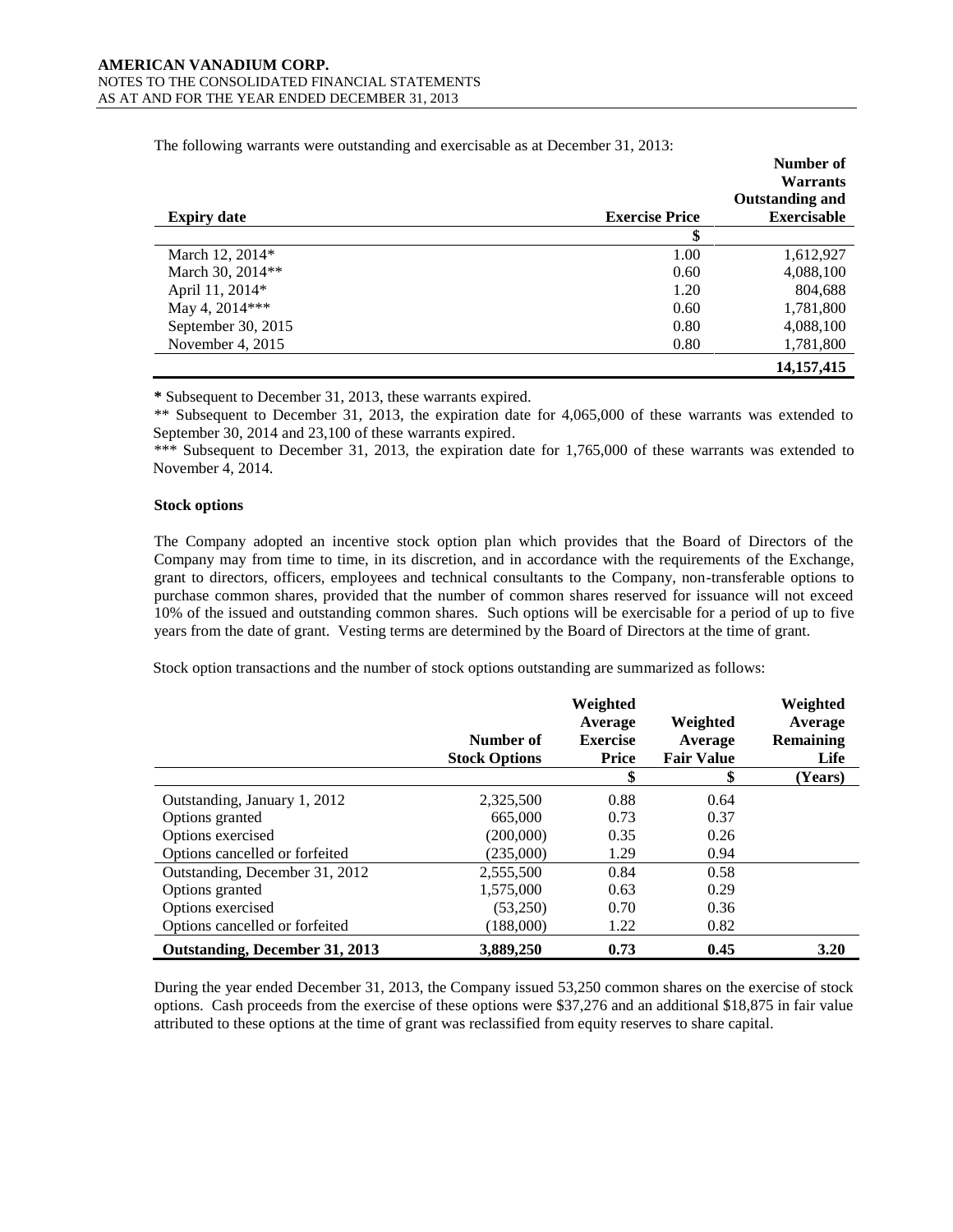The fair values of the stock options granted during the years ended December 31, 2013 and December 31, 2012 have been estimated using the Black-Scholes option pricing model. The weighted average assumptions used in the pricing model for these options are as follows:

|                                 | For the year ended<br><b>December 31, 2013</b> | For the year ended<br>December 31, 2012 |
|---------------------------------|------------------------------------------------|-----------------------------------------|
| Risk-free interest rate         | $1.26\%$                                       | 1.09%                                   |
| Annual dividends                |                                                |                                         |
| Expected stock price volatility | 79.60%                                         | 85.79%                                  |
| Expected forfeiture rate        | 18.79%                                         | 20.31%                                  |
| Expected life                   | 2.93 years                                     | $2.55$ years                            |

The following incentive stock options were outstanding and exercisable at December 31, 2013:

|                        |                       |                          | <b>Number of</b>   |
|------------------------|-----------------------|--------------------------|--------------------|
|                        |                       | <b>Number of Options</b> | <b>Options</b>     |
| <b>Expiry date</b>     | <b>Exercise Price</b> | Outstanding              | <b>Exercisable</b> |
|                        | \$                    |                          |                    |
| January 21, 2015       | 0.35                  | 687,500                  | 687,500            |
| April 1, 2015          | 0.75                  | 40,000                   | 40,000             |
| August 18, 2015        | 0.75                  | 50,000                   | 50,000             |
| November 2, 2015       | 0.70                  | 275,000                  | 275,000            |
| December 13, 2015      | 1.00                  | 10,000                   | 10,000             |
| December 29, 2015      | 1.05                  | 15,000                   | 15,000             |
| December 31, 2015      | 1.14                  | 50,000                   | 50,000             |
| February 7, 2016       | 1.56                  | 100,000                  | 100,000            |
| March 7, 2016          | 1.50                  | 25,000                   | 25,000             |
| March 23, 2016         | 1.53                  | 300,000                  | 300,000            |
| July 19, 2016          | 1.34                  | 100,000                  | 100,000            |
| August 2, 2016*        | 0.60                  | 50,000                   | 50,000             |
| February 6, 2017       | 0.77                  | 65,000                   | 65,000             |
| April 3, 2017          | 0.70                  | 100,000                  | 100,000            |
| April 12, 2017         | 0.74                  | 50,000                   | 50,000             |
| May 31, 2017           | 0.70                  | 96,750                   | 96,750             |
| June 15, 2017          | 0.74                  | 300,000                  | 300,000            |
| <b>January 7, 2018</b> | 0.90                  | 30,000                   | 30,000             |
| August 26, 2018        | 0.70                  | 310,000                  | 105,000            |
| November 4, 2018       | 0.60                  | 1,195,000                | 895,000            |
| December 2, 2018       | 0.60                  | 40,000                   |                    |
|                        |                       | 3,889,250                | 3,344,250          |

\* These options were re-priced on November 19, 2013 to \$0.60. The Company originally recorded fair value of \$45,172 at the time of grant. At the time of re-pricing, the Company recorded an additional incremental expense of \$4,072.

The assumptions used in the pricing model for these options are as follows:

| Risk free interest rate         | 1.20%      |
|---------------------------------|------------|
| Annual dividends                |            |
| Expected stock price volatility | 84.41%     |
| Expected life                   | 2.29 years |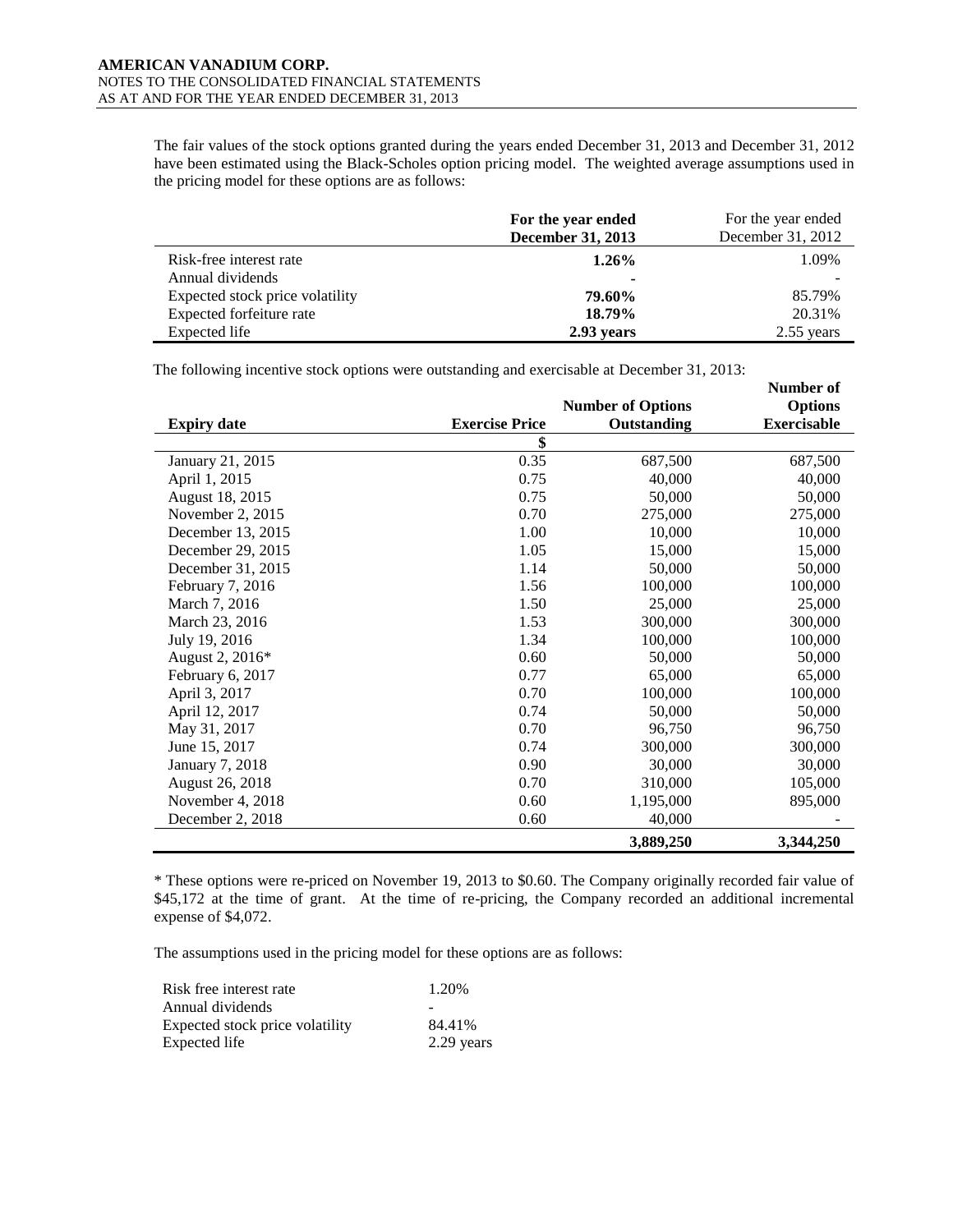# **7. RELATED PARTY TRANSACTIONS**

During the year ended December 31, 2013, a \$78,000 (2012 - \$78,000) expense was recorded for office facilities, corporate and administrative services provided by a company jointly controlled by a director of the Company, of which \$8,891 is included in accounts payable and accrued liabilities as at December 31, 2013 (December 31, 2012 - \$27,605).

During the year ended December 31, 2013, a \$180,000 expense (2012 - \$180,000) was recorded for consulting services provided by a company jointly controlled by a director of the Company who resigned subsequent to December 31, 2013. Included in accounts payable and accrued liabilities at December 31, 2013 is an advance of \$15,750 (December 31, 2012 - \$nil) made to this related company.

Included in prepaid expenses as at December 31, 2013 is \$10,000 (December 31, 2012 - \$10,000) advanced to the Chief Executive Officer of the Company for corporate expenses to be incurred on the Company's behalf. Included in accounts payable and accrued liabilities as at December 31, 2013 is \$8,271 (December 31, 2012 - \$10,186) owing to this officer.

Included in accounts payable and accrued liabilities as at December 31, 2013 is \$15,200 (December 31, 2012 - \$21,453) owing to the Executive VP, Operations; and \$4,057 (December 31, 2012 - \$4,343) owing to the Vice President, Environmental.

In addition to the aforementioned related party transactions, salaries and benefits and other compensation earned directly by key members of the Company's management and directors are as follows:

|                                               | <b>For the Year Ended</b><br>December 31, 2013 | For the year ended<br>December 31, 2012 |
|-----------------------------------------------|------------------------------------------------|-----------------------------------------|
|                                               |                                                |                                         |
| Salaries and benefits, including the value of |                                                |                                         |
| performance shares vested and bonus shares    | 547,945                                        | 451,066                                 |
| Consulting fees                               | 170,076                                        | 96,442                                  |
| Stock-based compensation recognized           | 193,219                                        | 185,254                                 |
| Total compensation                            | 911.240                                        | 732,762                                 |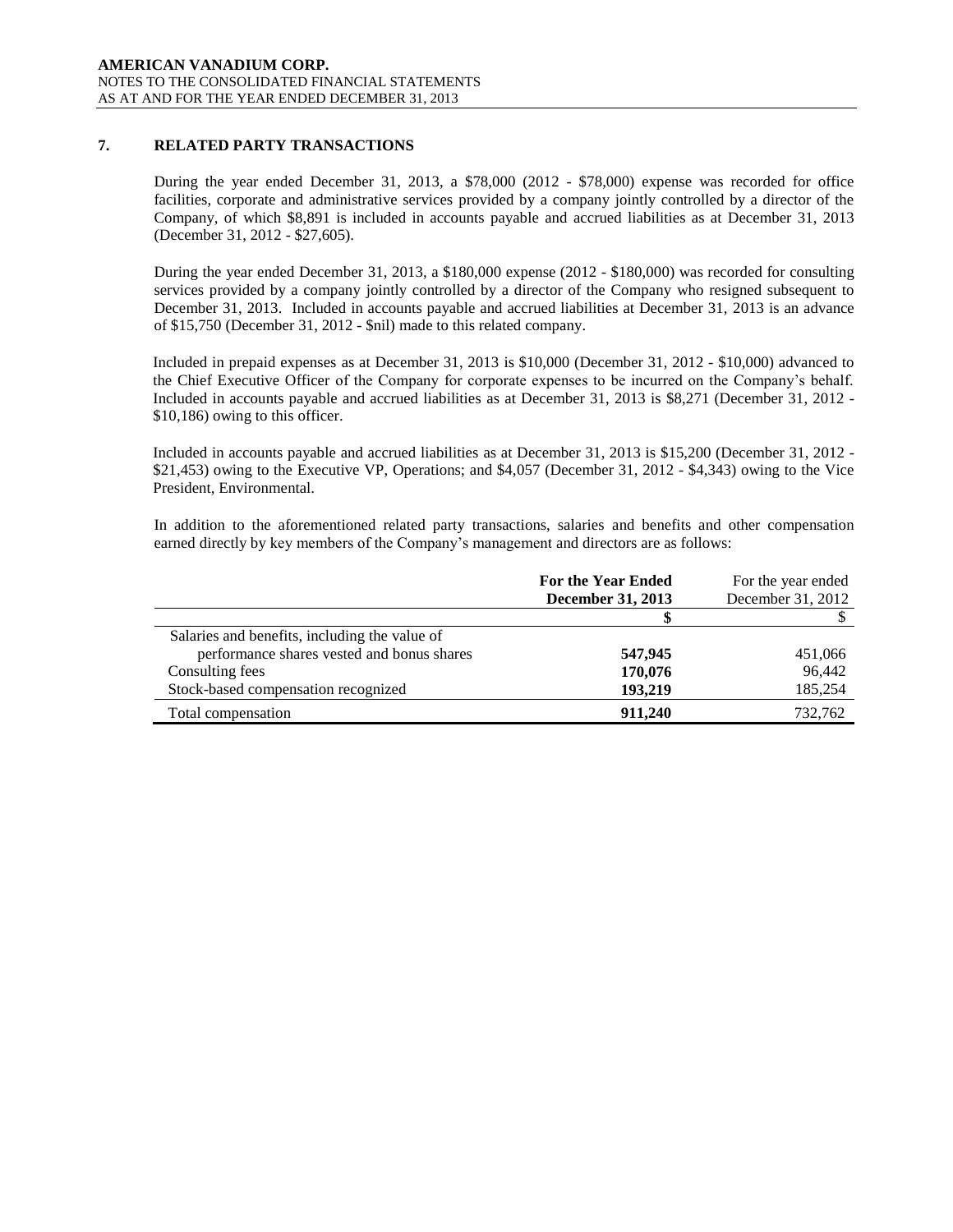# **8. SEGMENTED INFORMATION**

The Company has one reportable operating segment, being the acquisition and exploration of mineral properties. Geographical information is as follows:

|                              |                          | <b>Net Comprehensive Loss</b> |
|------------------------------|--------------------------|-------------------------------|
|                              | For the Year Ended       | For the Year Ended            |
|                              | <b>December 31, 2013</b> | December 31, 2012             |
|                              |                          |                               |
| Canada                       | 2,381,281                | 2, 234, 175                   |
| <b>United States</b>         | 5,898,264                | 5,037,953                     |
| Total net comprehensive loss | 8,279,545                | 7.272.128                     |

|                                                | Non-current, Non-financial Assets as at |           |
|------------------------------------------------|-----------------------------------------|-----------|
|                                                | December 31<br>December 31              |           |
|                                                | 2013                                    | 2012      |
|                                                |                                         |           |
| Canada                                         | 31,929                                  | 32,730    |
| <b>United States</b>                           | 2,027,935                               | 1,963,668 |
| Total assets non-current, non-financial assets | 2.059.864                               | 1,996,398 |

# **9. INCOME TAXES**

A reconciliation of income taxes at statutory rates with the reported taxes is as follows:

|                                                       |                    | For the year ended |
|-------------------------------------------------------|--------------------|--------------------|
|                                                       | For the year ended | December 31, 2012  |
|                                                       | December 31, 2013  | Restated           |
|                                                       |                    |                    |
| Accounting loss before income taxes                   | (8,279,545)        | (7, 272, 128)      |
| Expected income tax (recovery) at statutory tax rates | (2,132,000)        | (1,818,000)        |
| Change in statutory, foreign tax, foreign exchange    |                    |                    |
| rates and other                                       | (539,000)          | (478,000)          |
| Permanent differences                                 | 405,000            | 84,000             |
| Share issue costs                                     | (58,000)           | (49,000)           |
| Changes in unrecognized deductible temporary          |                    |                    |
| differences                                           | 2,324,000          | 2,261,000          |
| Total income tax recovery                             |                    |                    |

The Canadian income tax rate increased during the year due to changes in the law that reduced corporate income tax rates in Canada.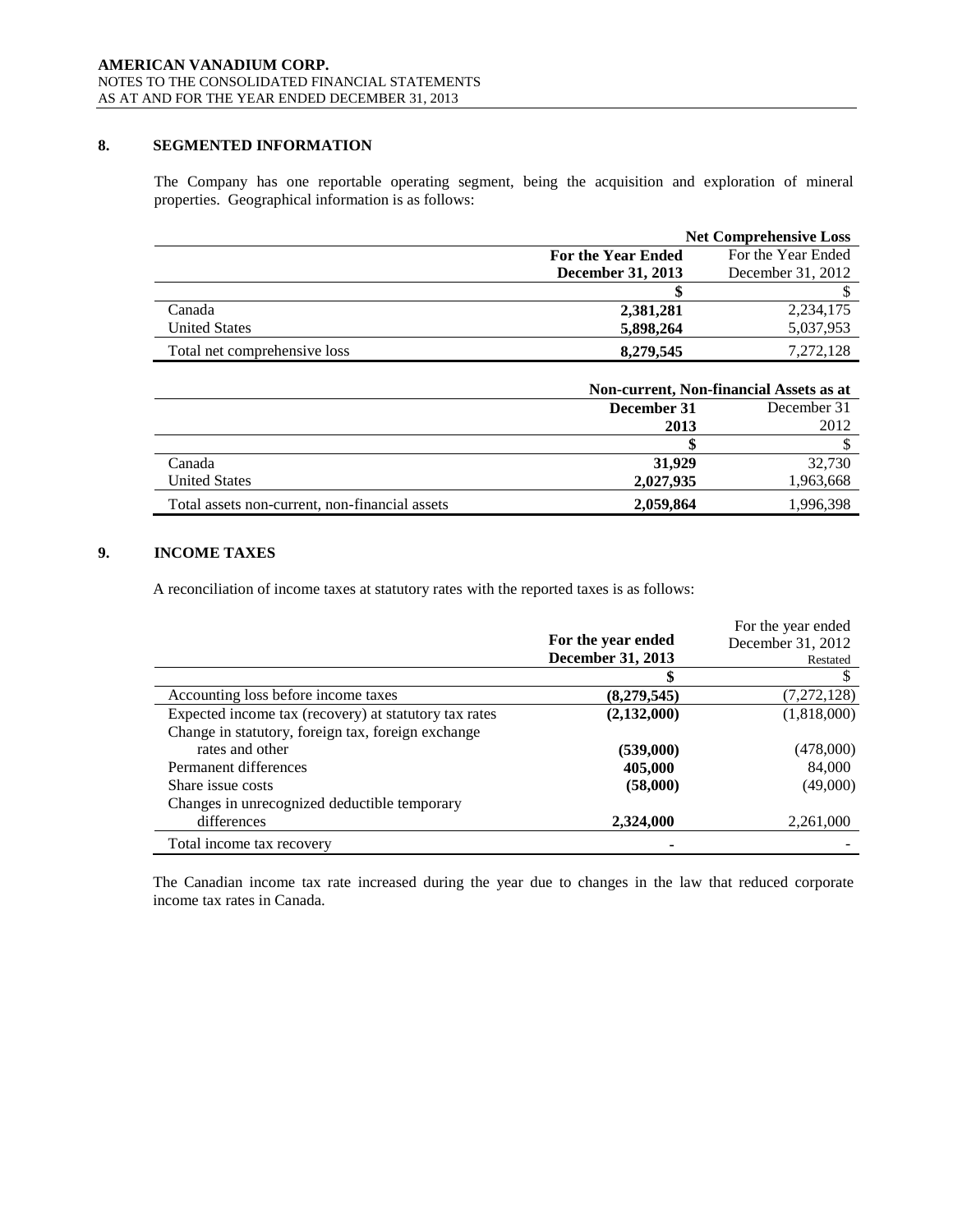The significant components of the Company's deferred tax assets that have not been included on the consolidated statement of financial position are as follows:

|                                    | December 31   | December 31 |
|------------------------------------|---------------|-------------|
|                                    | 2013          | 2012        |
|                                    |               |             |
| Deferred tax assets:               |               |             |
| Mineral properties                 | 3,827,000     | 2,737,000   |
| Equipment                          | 3,000         | 8,000       |
| Share issue costs                  | 150,000       | 148,000     |
| Non-capital losses                 | 3,205,000     | 1,713,000   |
| Total deferred tax assets          | 7,185,000     | 5,024,000   |
| Deferred tax assets not recognized | (7, 185, 000) | (5,024,000) |
| Net deferred tax assets            |               |             |

The significant components of the Company's temporary differences, unused tax credits and unused tax losses that have not been included on the consolidated statements of financial position are as follows:

|                    | December 31 | <b>Expiry Date</b> | December 31 | <b>Expiry Date</b> |
|--------------------|-------------|--------------------|-------------|--------------------|
|                    | 2013        | Range              | 2012        | Range              |
|                    |             |                    |             |                    |
| Mineral properties | 11,257,000  | No expiry date     | 9,278,000   | No expiry date     |
| Equipment          | 12,000      | No expiry date     | 24,000      | No expiry date     |
| Share issue costs  | 577,000     | 2034-2037          | 593,000     | 2033-2036          |
| Non-capital losses | 11,107,000  | 2027-2033          | 6,341,000   | 2027-2032          |

Tax attributes are subject to review, and potential adjustment, by tax authorities.

# **10. FINANCIAL INSTRUMENTS AND RISK MANAGEMENT**

As at December 31, 2013, the Company's financial instruments are comprised of cash, amounts receivable, reclamation deposits and accounts payable and accrued liabilities. With the exception of cash, all financial instruments held by the Company are measured at amortized cost. The fair values of these financial instruments approximate their carrying value due to their short-term maturities. Fair values of financial instruments are classified in a fair value hierarchy based on the inputs used to determine fair values. The levels of the fair value hierarchy are as follows:

- Level 1 Unadjusted quoted prices in active markets for identical assets or liabilities;
- Level 2 Inputs other than quoted prices that are observable for the asset or liability either directly or indirectly; and
- Level 3 Inputs that are not based on observable market data.

Financial instruments measured at fair value on the balance sheet are summarized in levels of fair value hierarchy as follows:

|      | . evel *    | evel 2 | Level 3 |
|------|-------------|--------|---------|
|      |             |        |         |
| Cash | .007<br>160 |        |         |

The Company's financial instruments are exposed to certain financial risks, including currency risk, credit risk, liquidity risk and interest rate risk.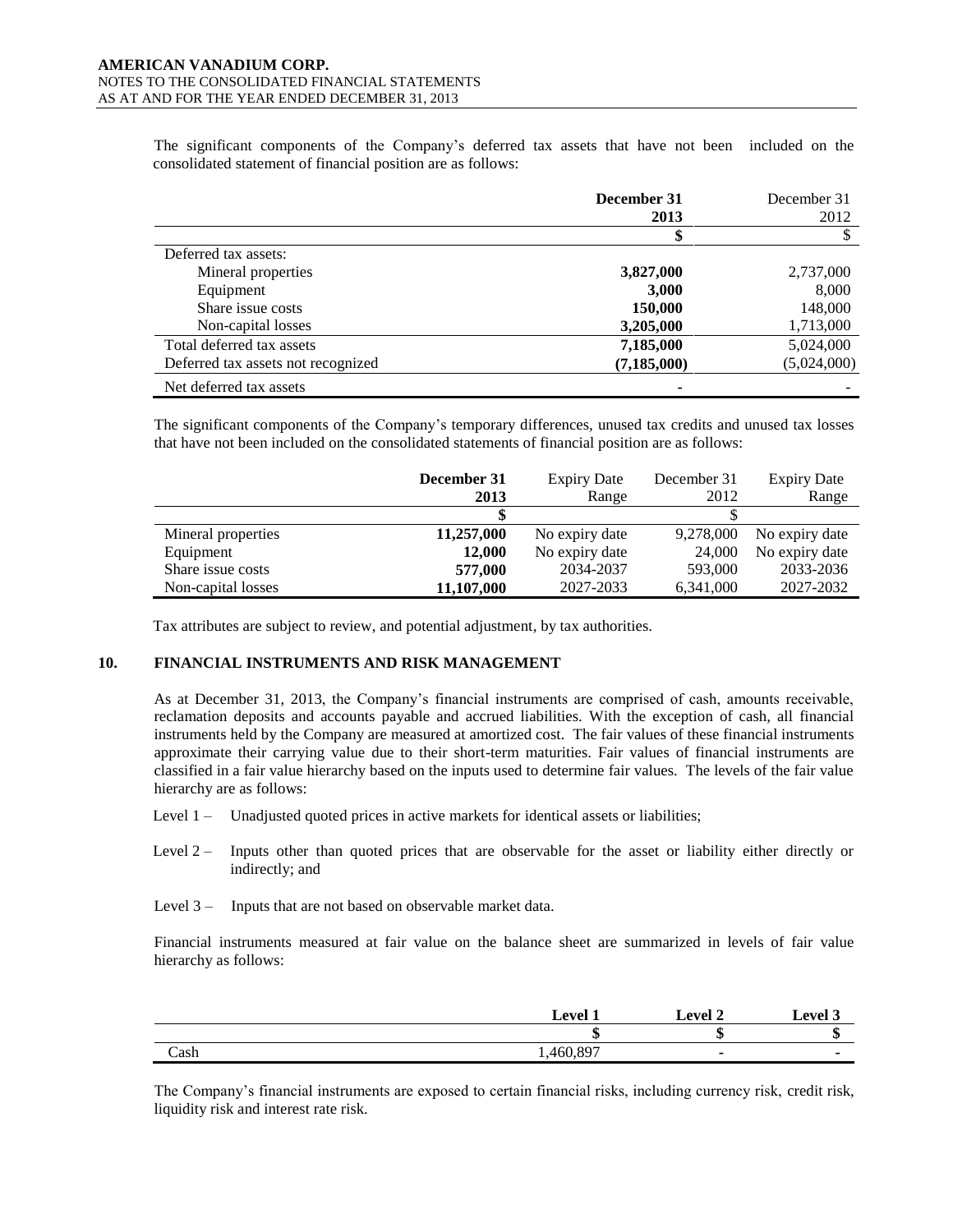### *Currency risk*

A portion of the Company's expenses are incurred in United States dollars and financial instrument balances are held in this currency. A significant change in the currency exchange rates between the Canadian dollar relative to the United States dollar could have a negative effect on the Company's results of operations, financial position or cash flows.

The Company has not hedged its exposure to currency fluctuations and, as at December 31, 2013, the Company held \$728,778 in net liabilities denominated in United States dollars. A prolonged \$0.10 increase (decrease) in the value of the Canadian dollar compared with the United States dollar would result in a \$72,877 foreign exchange gain (loss) based on United States dollar denominated net liabilities as at December 31, 2013.

# *Credit risk*

Credit risk is the risk of an unexpected loss if a customer or third party to a financial instrument fails to meet its contractual obligations. The Company's credit risk is primarily attributable to its cash. The Company limits exposure to credit risk by maintaining its cash with large financial institutions. The Company does not have cash that is invested in asset backed commercial paper.

# *Liquidity risk*

Liquidity risk is the risk that the Company will not be able to meet its financial obligations as they fall due. The Company ensures there is sufficient capital in order to meet short term business requirements, after taking into account cash flows from operations and the Company's holdings of cash. The Company believes that these sources will be sufficient to cover the likely short term cash requirements and further funding will be required to meet long-term requirements.

# *Interest rate risk*

Interest rate risk is the risk that the fair value or future cash flows of a financial instrument will fluctuate because of changes in market interest rates. As the Company's cash is currently held in short-term interest bearing accounts which pay relatively low rates of interest, the Company considers the interest rate risk to be limited.

# **11. CAPITAL MANAGEMENT**

The Company manages its capital structure, which comprises the components of shareholders' equity, and makes adjustments to it, based on the funds available to the Company, in order to support the acquisition, exploration and development of resource properties. The Board of Directors does not establish quantitative return on capital criteria for management, but rather relies on the expertise of the Company's management to sustain future development of the business.

The properties in which the Company currently has an interest are in the exploration stage; as such the Company is dependent upon external financings to fund activities. In order to carry out planned exploration and pay for administrative costs, the Company will spend its existing working capital and will attempt to raise additional funds as needed.

Management reviews its capital management approach on an ongoing basis and believes that this approach, given the relative size of the Company, is reasonable.

There were no changes in the Company's approach to capital management during the year ended December 31, 2013. The Company is not subject to externally imposed capital requirements.